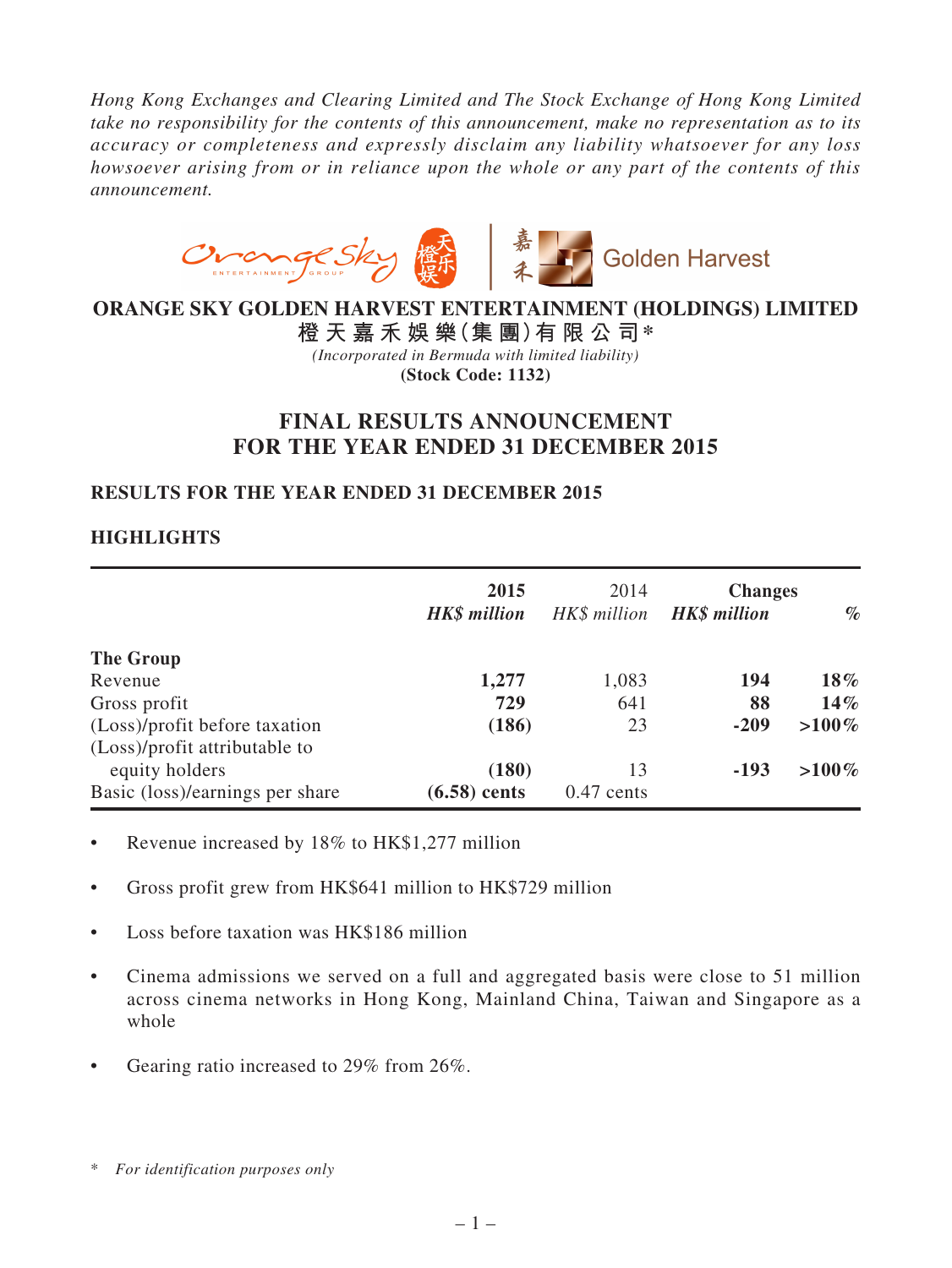### **RESULTS**

The Board (the "Board") of directors (the "Directors" and each a "Director") of Orange Sky Golden Harvest Entertainment (Holdings) Limited (the "Company") is pleased to announce the consolidated results of the Company and its subsidiaries (together, the "Group") for the year ended 31 December 2015 together with the comparative figures. The consolidated results have been reviewed by the audit committee of the Company (the "Audit Committee").

### **CONSOLIDATED INCOME STATEMENT**

*For the year ended 31 December 2015*

|                                                   | <b>Note</b>    | 2015<br><b>HK\$'000</b> | 2014<br>HK\$'000 |
|---------------------------------------------------|----------------|-------------------------|------------------|
| <b>Revenue</b>                                    | $\mathfrak{Z}$ | 1,277,132               | 1,082,791        |
| Cost of sales                                     |                | (548, 204)              | (441, 837)       |
| <b>Gross profit</b>                               |                | 728,928                 | 640,954          |
| Other revenue                                     |                | 54,518                  | 75,903           |
| Other net loss                                    |                | (41, 964)               | (4,043)          |
| Selling and distribution costs                    |                | (775, 424)              | (619, 284)       |
| General and administrative expenses               |                | (160, 024)              | (104, 019)       |
| Other operating expenses                          |                | (52, 415)               | (167)            |
| Valuation (losses)/gains on investment properties |                | (5, 141)                | 2,700            |
| <b>Loss from operations</b>                       |                | (251, 522)              | (7,956)          |
| Finance costs                                     | 5(a)           | (39, 635)               | (44, 717)        |
| Share of profits of joint ventures                |                | 103,398                 | 74,374           |
| Share of profits of associates                    |                | 1,580                   | 1,427            |
| (Loss)/profit before taxation                     | 5              | (186, 179)              | 23,128           |
| Income tax                                        | 6              | 4,961                   | (9, 467)         |
| (Loss)/profit for the year                        |                | (181, 218)              | 13,661           |
| <b>Attributable to:</b>                           |                |                         |                  |
| Equity holders of the Company                     |                | (180, 471)              | 12,731           |
| Non-controlling interests                         |                | (747)                   | 930              |
| (Loss)/profit for the year                        |                | (181, 218)              | 13,661           |
| (Loss)/earnings per share                         | $\overline{7}$ |                         |                  |
| <b>Basic</b>                                      |                | $(6.58)$ cents          | $0.47$ cents     |
| Diluted                                           |                | $(6.58)$ cents          | $0.47$ cents     |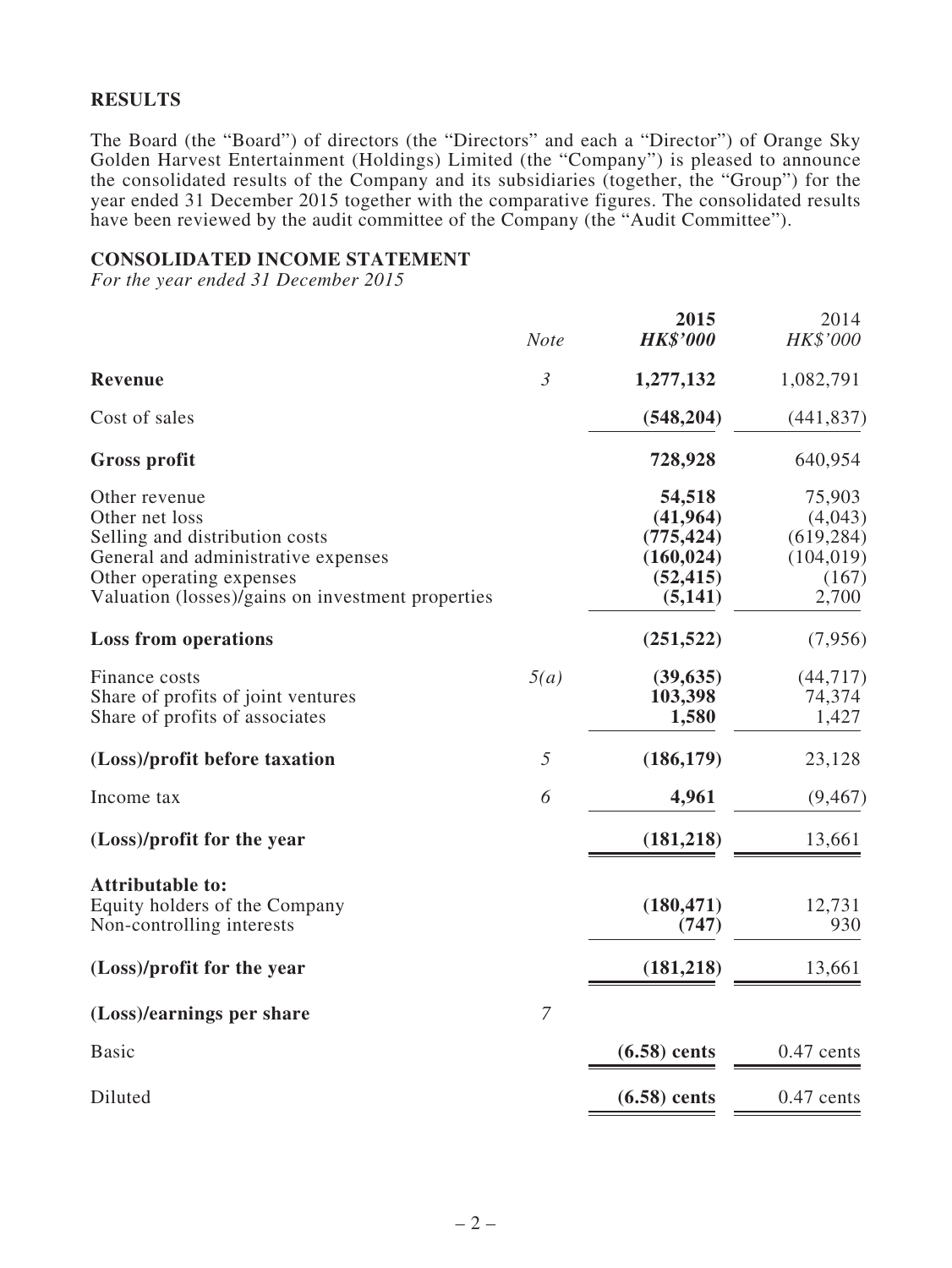# **CONSOLIDATED STATEMENT OF COMPREHENSIVE INCOME**

*For the year ended 31 December 2015*

|                                                                          | 2015<br><b>HK\$'000</b> | 2014<br><b>HK\$'000</b> |
|--------------------------------------------------------------------------|-------------------------|-------------------------|
| (Loss)/profit for the year                                               | (181,218)               | 13,661                  |
| Other comprehensive income for the year:                                 |                         |                         |
| Items that may be reclassified subsequently to<br><i>profit or loss:</i> |                         |                         |
| Exchange differences on translation of financial<br>statements of:       |                         |                         |
| — overseas subsidiaries                                                  | (31,999)                | (9,040)                 |
| — overseas joint ventures                                                | (6,275)                 | (17, 533)               |
| — overseas associates                                                    | (706)                   | (176)                   |
|                                                                          | (38,980)                | (26, 749)               |
| Total comprehensive income for the year                                  | (220, 198)              | (13,088)                |
| Total comprehensive income attributable to:                              |                         |                         |
| Equity holders of the Company                                            | (218, 686)              | (13, 874)               |
| Non-controlling interests                                                | (1,512)                 | 786                     |
| Total comprehensive income for the year                                  | (220, 198)              | (13,088)                |

*Note:* There is no tax effect relating to the above components of comprehensive income.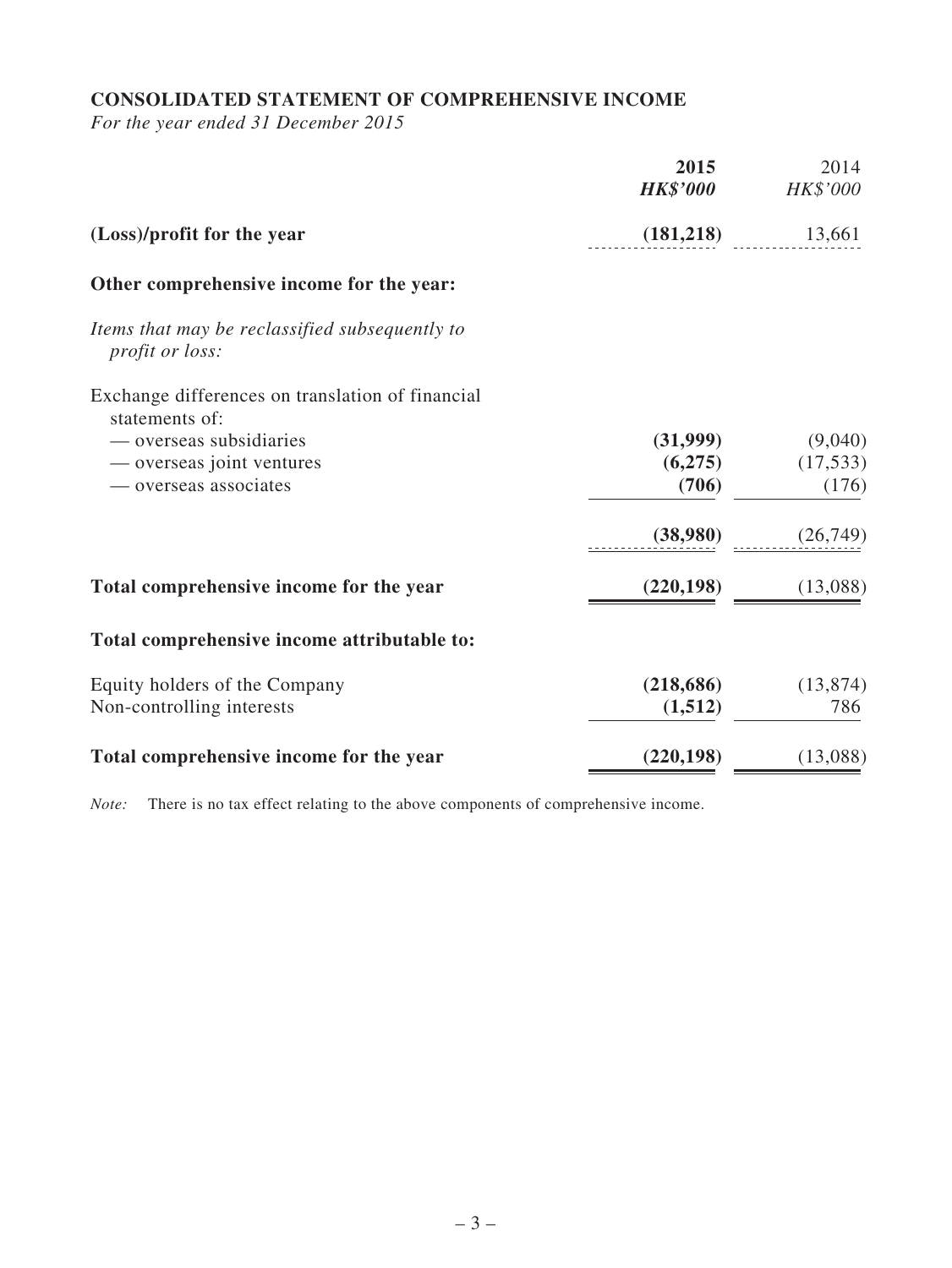# **CONSOLIDATED STATEMENT OF FINANCIAL POSITION**

*At 31 December 2015*

|                                             |             | 2015            | 2014      |
|---------------------------------------------|-------------|-----------------|-----------|
|                                             | <b>Note</b> | <b>HK\$'000</b> | HK\$'000  |
| <b>Non-current assets</b>                   |             |                 |           |
| Investment properties                       |             | 139,159         | 150,488   |
| Other property, plant and equipment         |             | 1,255,487       | 1,251,925 |
| Leasehold land                              |             | 124,882         | 126,015   |
|                                             |             | 1,519,528       | 1,528,428 |
| Interests in joint ventures                 |             | 263,290         | 243,271   |
| Interests in associates                     |             | 11,269          | 12,415    |
| Other receivables, deposits and prepayments |             | 96,652          | 94,928    |
| Available-for-sale investment               |             | 6,372           |           |
| Club memberships                            |             | 2,490           | 2,490     |
| Trademarks                                  |             | 80,524          | 80,524    |
| Goodwill                                    |             | 75,203          | 73,658    |
| Deferred tax assets                         |             | 44,001          | 31,782    |
| Pledged bank deposits                       |             | 33,570          | 21,880    |
|                                             |             | 2,132,899       | 2,089,376 |
| <b>Current assets</b>                       |             |                 |           |
| Inventories                                 |             | 6,596           | 6,513     |
| Film rights                                 |             | 50,195          | 74,289    |
| Trade receivables                           | 8           | 125,496         | 92,027    |
| Other receivables, deposits and prepayments |             | 287,037         | 237,211   |
| Pledged bank deposits                       |             | 67,850          | 25,000    |
| Deposits and cash                           |             | 195,120         | 406,488   |
|                                             |             | 732,294         | 841,528   |
| <b>Current liabilities</b>                  |             |                 |           |
| <b>Bank</b> loans                           |             | 432,901         | 250,268   |
| Trade payables                              | 9           | 89,535          | 88,794    |
| Other payables and accrued charges          |             | 192,511         | 113,798   |
| Deferred revenue                            |             | 147,197         | 169,198   |
| Obligations under finance leases            |             | 15,702          | 14,552    |
| Taxation payable                            |             | 7,404           | 12,755    |
|                                             |             | 885,250         | 649,365   |
| Net current (liabilities)/assets            |             | (152, 956)      | 192,163   |
|                                             |             |                 |           |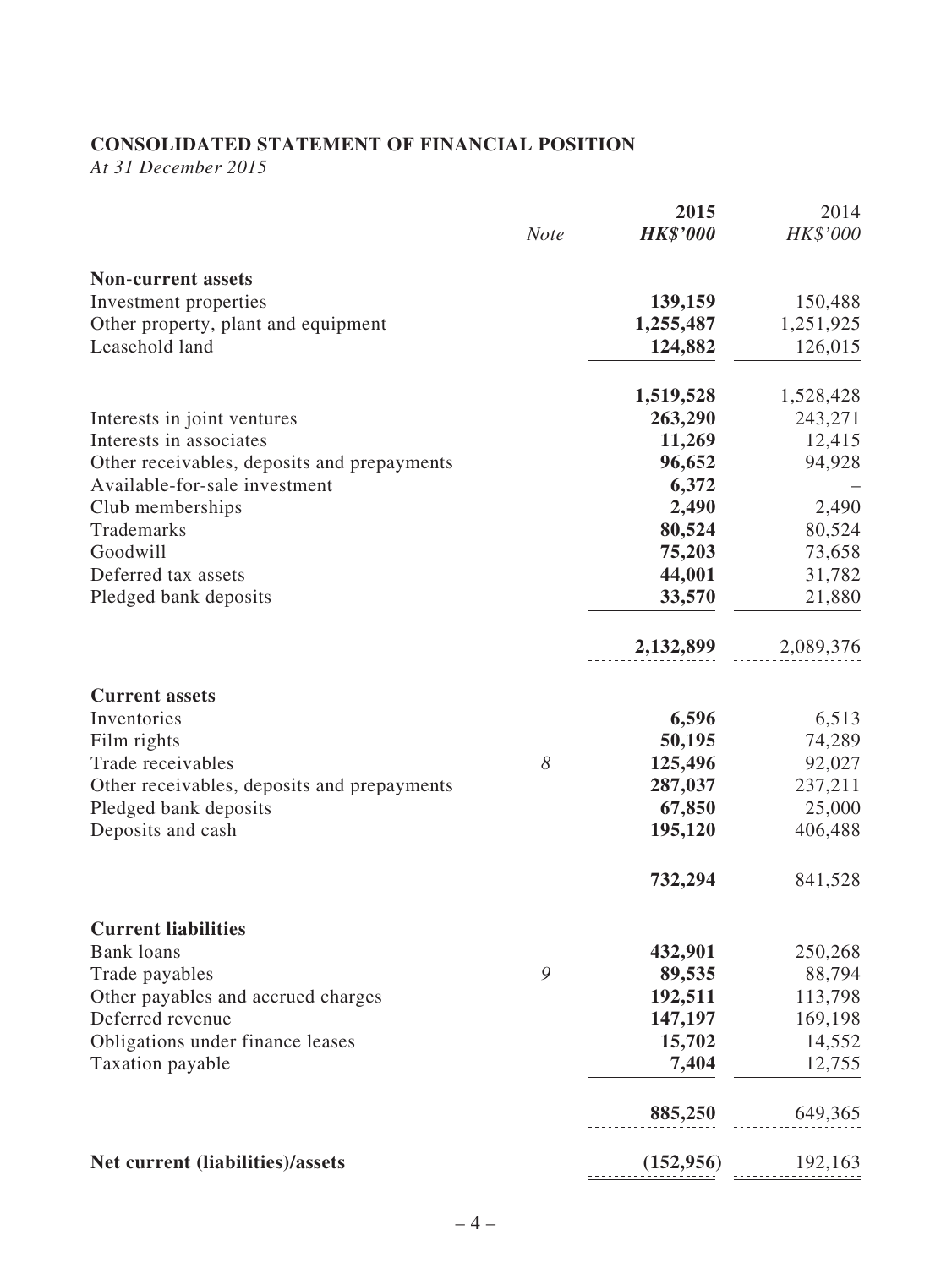|                                              |             | 2015            | 2014      |
|----------------------------------------------|-------------|-----------------|-----------|
|                                              | <b>Note</b> | <b>HK\$'000</b> | HK\$'000  |
| <b>Total assets less current liabilities</b> |             | 1,979,943       | 2,281,539 |
| <b>Non-current liabilities</b>               |             |                 |           |
| <b>Bank loans</b>                            |             | 336,977         | 473,991   |
| Obligations under finance leases             |             | 37,332          | 16,183    |
| Deferred tax liabilities                     |             | 12,419          | 10,718    |
|                                              |             | 386,728         | 500,892   |
| <b>NET ASSETS</b>                            |             | 1,593,215       | 1,780,647 |
| <b>CAPITAL AND RESERVES</b>                  |             |                 |           |
| Share capital                                |             | 274,252         | 274,252   |
| Reserves                                     |             | 1,305,585       | 1,494,948 |
| Total equity attributable to equity holders  |             |                 |           |
| of the Company                               |             | 1,579,837       | 1,769,200 |
| <b>Non-controlling interests</b>             |             | 13,378          | 11,447    |
| <b>TOTAL EQUITY</b>                          |             | 1,593,215       | 1,780,647 |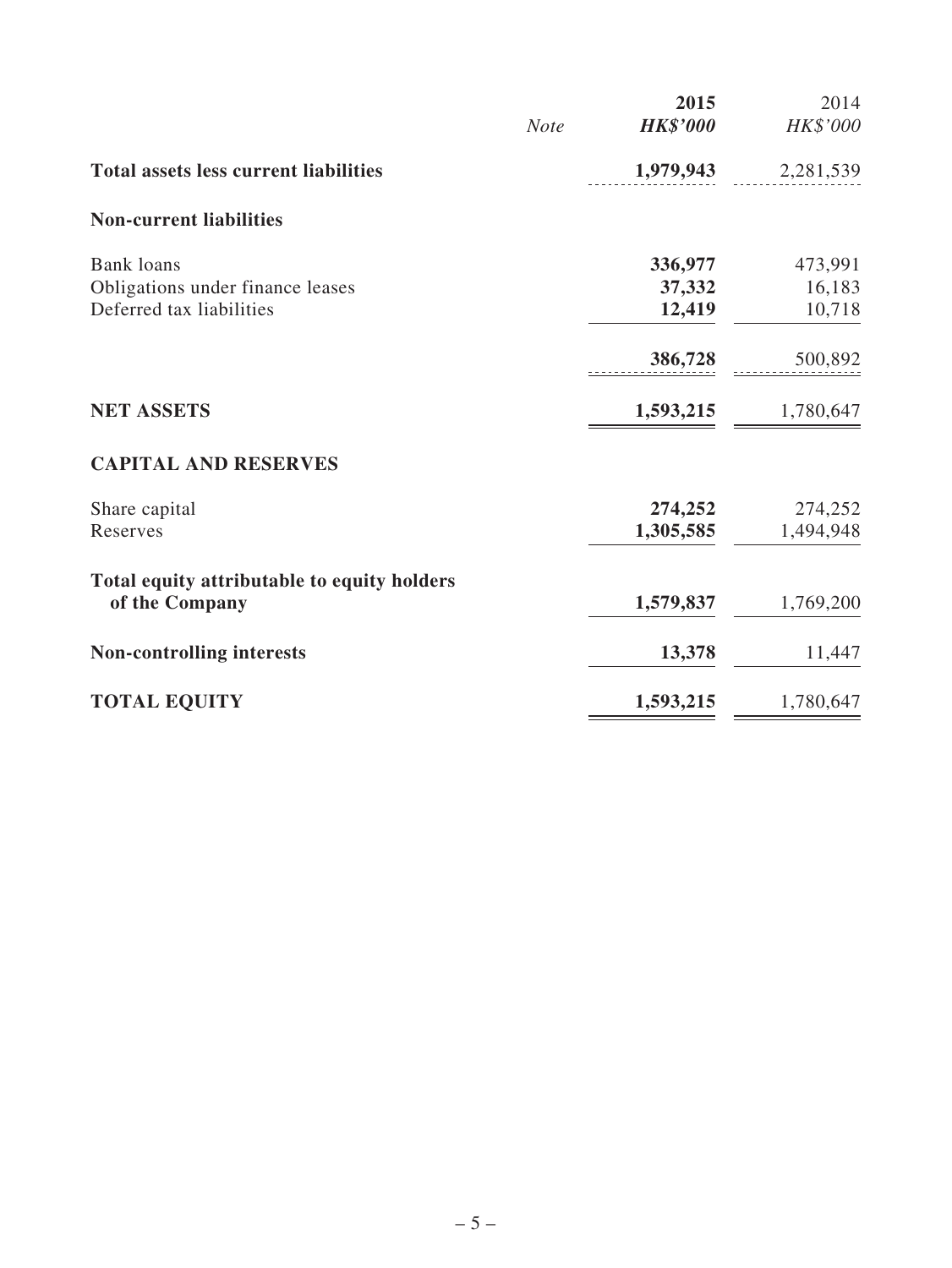# **NOTES TO THE FINANCIAL STATEMENTS**

### **1 BASIS OF PREPARATION**

The financial results set out in the announcement do not constitute the Group's statutory financial statements for the year ended 31 December 2015, but are extracted from those financial statements.

The financial statements have been prepared in accordance with all applicable Hong Kong Financial Reporting Standards ("HKFRSs"), which collective term includes all applicable individual HKFRSs, Hong Kong Accounting Standards ("HKASs") and Interpretations issued by the Hong Kong Institute of Certified Public Accountants ("HKICPA"), accounting principles generally accepted in Hong Kong and the disclosure requirements of the Hong Kong Companies Ordinance. The financial statements also comply with the applicable disclosure provisions of the Rules Governing the Listing of Securities on The Stock Exchange of Hong Kong Limited (the "Listing Rules").

### **2 CHANGES IN ACCOUNTING POLICIES**

The HKICPA has issued the following amendments to HKFRSs that are first effective for the current accounting period of the Group. Of these, the following developments are relevant to the Group's financial statements:

- Annual Improvements to HKFRSs 2010–2012 Cycle
- Annual Improvements to HKFRSs 2011-2013 Cycle

The Group has not applied any new standard or interpretation that is not yet effective for the current accounting period. The impact of the adoption of the amended HKFRSs is discussed below:

### **Annual Improvements to HKFRSs 2010–2012 Cycle and 2011–2013 Cycle**

These two cycles of annual improvements contain amendments to nine standards with consequential amendments to other standards. Among them, HKAS 24, Related party disclosures has been amended to expand the definition of a "related party" to include a management entity that provides key management personnel services to the reporting entity, and to require the disclosure of the amounts incurred for obtaining the key management personnel services provided by the management entity. These amendments do not have an impact on the Group's related party disclosures as the Group does not obtain key management personnel services from management entities.

### **3 REVENUE**

Revenue represents income from the sale of film, video and television rights, film and TV drama distribution, theatre operation, promotion and advertising services, agency and consultancy services and the proceeds from the sale of audio visual products.

The Group's customer base is diversified and there is no customer with whom transactions have exceeded 10% of the Group's revenue.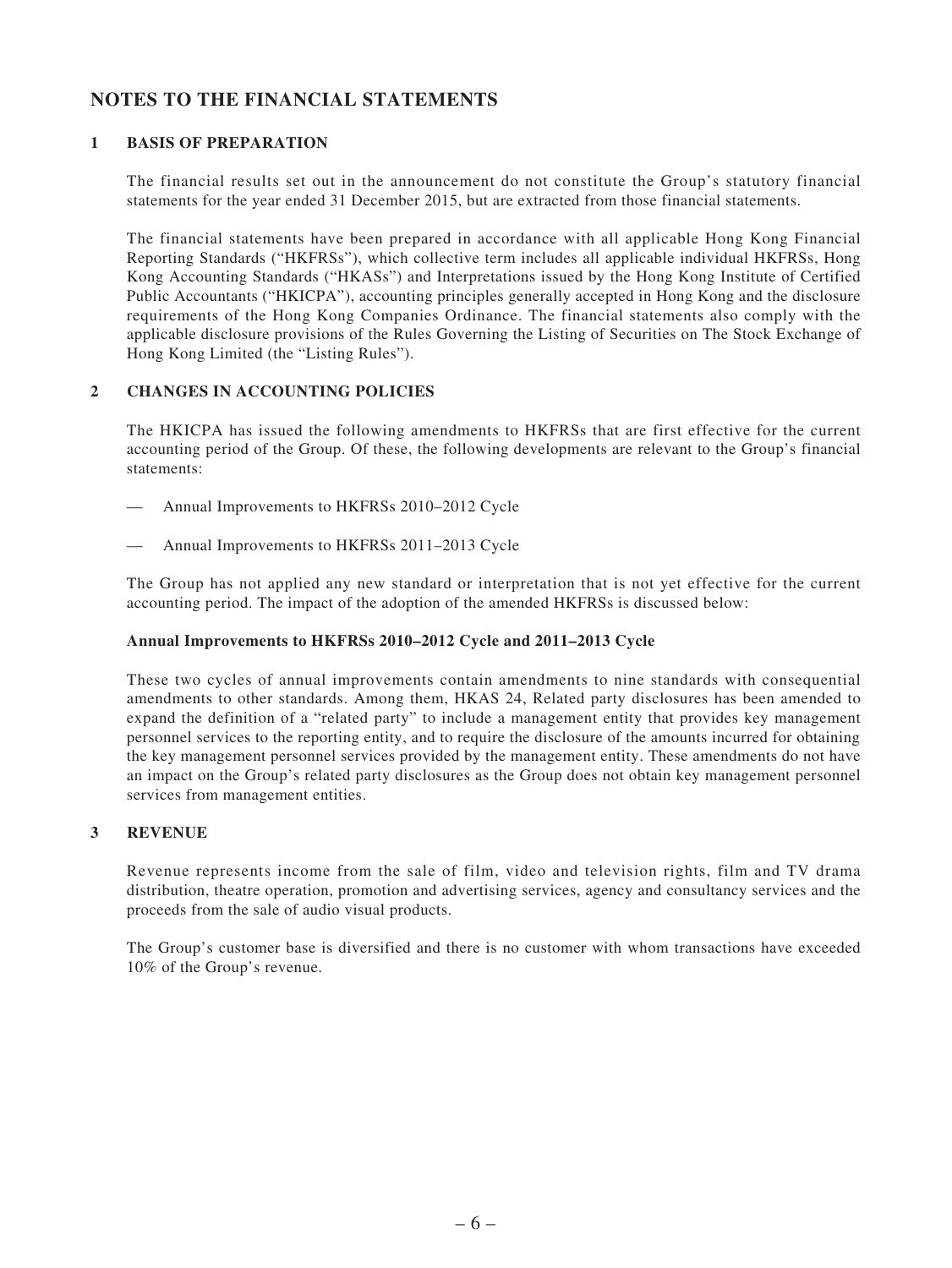#### **4 SEGMENT REPORTING**

The Group manages its businesses by geography. In a manner consistent with the way in which information is reported internally to the Group's most senior executive management for the purposes of resources allocation and performance assessment, the Group has presented the following reportable segments. No operating segments have been aggregated to form the reportable segments, which are as follows:

- Hong Kong
- Mainland China
- **Taiwan**
- Singapore

The results of the Group's revenue from external customers for entities located in Hong Kong, Mainland China, Taiwan and Singapore are set out in the table below.

Each of the above reportable segments primarily derive their revenue from film exhibition, film and video distribution, film and television programme production and the provision of advertising and consultancy services. The reportable segments, Taiwan and Singapore, represent the performance of the joint ventures operating in Taiwan and Singapore, respectively. For the purposes of assessing segment performance and allocating resources between segments, the Group's senior executive management monitors the revenue and results attributable to each reportable segment on the following bases:

#### **Segment revenue and results**

Revenue is allocated to the reportable segments based on the local entities' location of external customers. Expenses are allocated to the reportable segments with reference to sales generated by those segments and the expenses incurred by those geographical locations or which otherwise arise from the depreciation and amortisation of assets attributable to those segments.

The measure used for reporting segment profit is adjusted operating profit after taxation where net finance costs, exchange differences and extraordinary items are excluded. To arrive at adjusted operating profit after taxation, the Group's profit is further adjusted for items not specifically attributable to individual segments, such as directors' and auditors' remuneration and head office or corporate administration costs.

In addition to receiving segment information concerning operating profit after taxation, management is provided with segment information concerning revenue.

Management evaluates performance primarily based on the operating profit including the share of results of joint ventures of each segment. Intra-segment pricing is generally determined on an arm's length basis.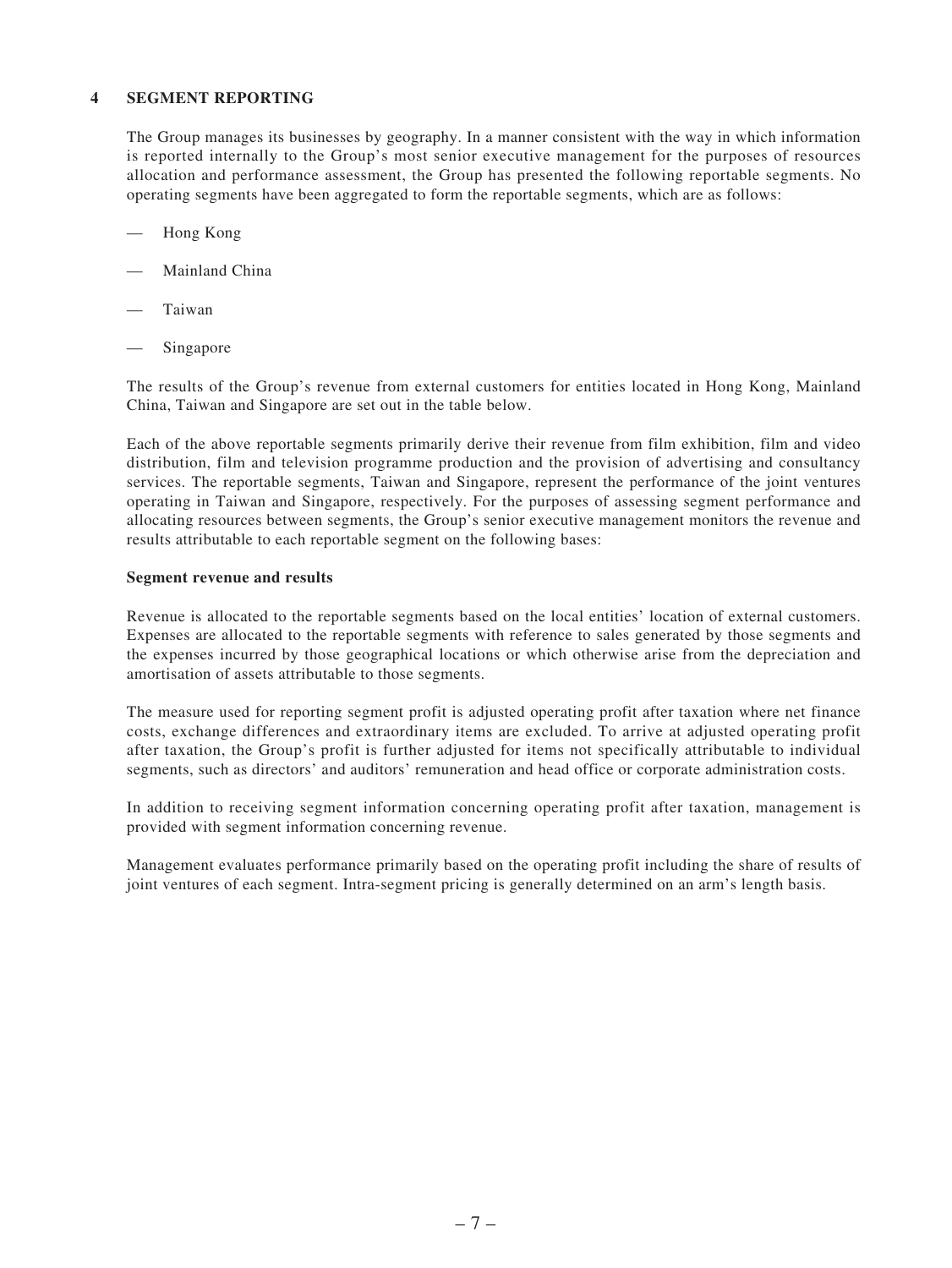Segment information regarding the Group's revenue and results by geographical market is presented below:

|                                                                                                                                | <b>Hong Kong</b>           |                            | <b>Mainland China</b>        |                                        | Taiwan                                |                        | Singapore               |                                               | Consolidated                            |                                     |
|--------------------------------------------------------------------------------------------------------------------------------|----------------------------|----------------------------|------------------------------|----------------------------------------|---------------------------------------|------------------------|-------------------------|-----------------------------------------------|-----------------------------------------|-------------------------------------|
|                                                                                                                                | 2015<br><b>HK\$'000</b>    | 2014<br>HK\$'000           | 2015<br><b>HK\$'000</b>      | 2014<br>HK\$'000                       | 2015<br><b>HK\$'000</b>               | 2014<br>HK\$'000       | 2015<br><b>HK\$'000</b> | 2014<br>HK\$'000                              | 2015<br><b>HK\$'000</b>                 | 2014<br>HK\$'000                    |
| Segment revenue:                                                                                                               |                            |                            |                              |                                        |                                       |                        |                         |                                               |                                         |                                     |
| Revenue from external customers<br>$-$ Exhibition<br>- Distribution and production<br>$-$ Corporate                            | 257,274<br>28,973<br>1,211 | 214,893<br>47,917<br>4,566 | 1,020,710<br>14,915<br>4,351 | 859,104<br>11,864<br>$\qquad \qquad -$ | 496,601<br>5,771<br>$\qquad \qquad -$ | 447,028<br>16,305<br>- | 389,311<br>7,762<br>-   | 397,550<br>10,739<br>$\overline{\phantom{a}}$ | 2,163,896<br>57,421<br>5,562            | 1,918,575<br>86,825<br>4,566        |
| Reportable segment revenue                                                                                                     | 287,458                    | 267,376                    | 1,039,976                    | 870,968                                | 502,372                               | 463,333                | 397,073                 | 408,289                                       | 2,226,879                               | 2,009,966                           |
| Reportable segment profit/(loss)                                                                                               | 30,280                     | 21,829<br>—                | (120, 905)                   | (15,698)                               | 38,222                                | 20,743                 | 61,212                  | 52,356                                        | 8,809                                   | 79,230                              |
| <b>Reconciliation — Revenue</b>                                                                                                |                            |                            |                              |                                        |                                       |                        |                         |                                               |                                         |                                     |
| Reportable segment revenue<br>Share of revenue from joint ventures<br>in Taiwan and Singapore                                  |                            |                            |                              |                                        |                                       |                        |                         |                                               | 2,226,879<br>(899, 445)                 | 2,009,966<br>(871, 622)             |
| Elimination of intra-segment<br>revenue<br>Others                                                                              |                            |                            |                              |                                        |                                       |                        |                         |                                               | (1, 862)<br>(48, 440)                   | (4,012)<br>(51, 541)                |
| Consolidated revenue                                                                                                           |                            |                            |                              |                                        |                                       |                        |                         |                                               | 1,277,132                               | 1,082,791                           |
| $Reconciliation$ - $(Loss)/profit$<br>before taxation                                                                          |                            |                            |                              |                                        |                                       |                        |                         |                                               |                                         |                                     |
| Reportable profit from<br>external customers<br>Unallocated operating expenses, net<br>Non-controlling interests<br>Income tax |                            |                            |                              |                                        |                                       |                        |                         |                                               | 8,809<br>(189, 280)<br>(747)<br>(4,961) | 79,230<br>(66, 499)<br>930<br>9,467 |
| Consolidated (loss)/profit<br>before taxation                                                                                  |                            |                            |                              |                                        |                                       |                        |                         |                                               | (186, 179)                              | 23,128                              |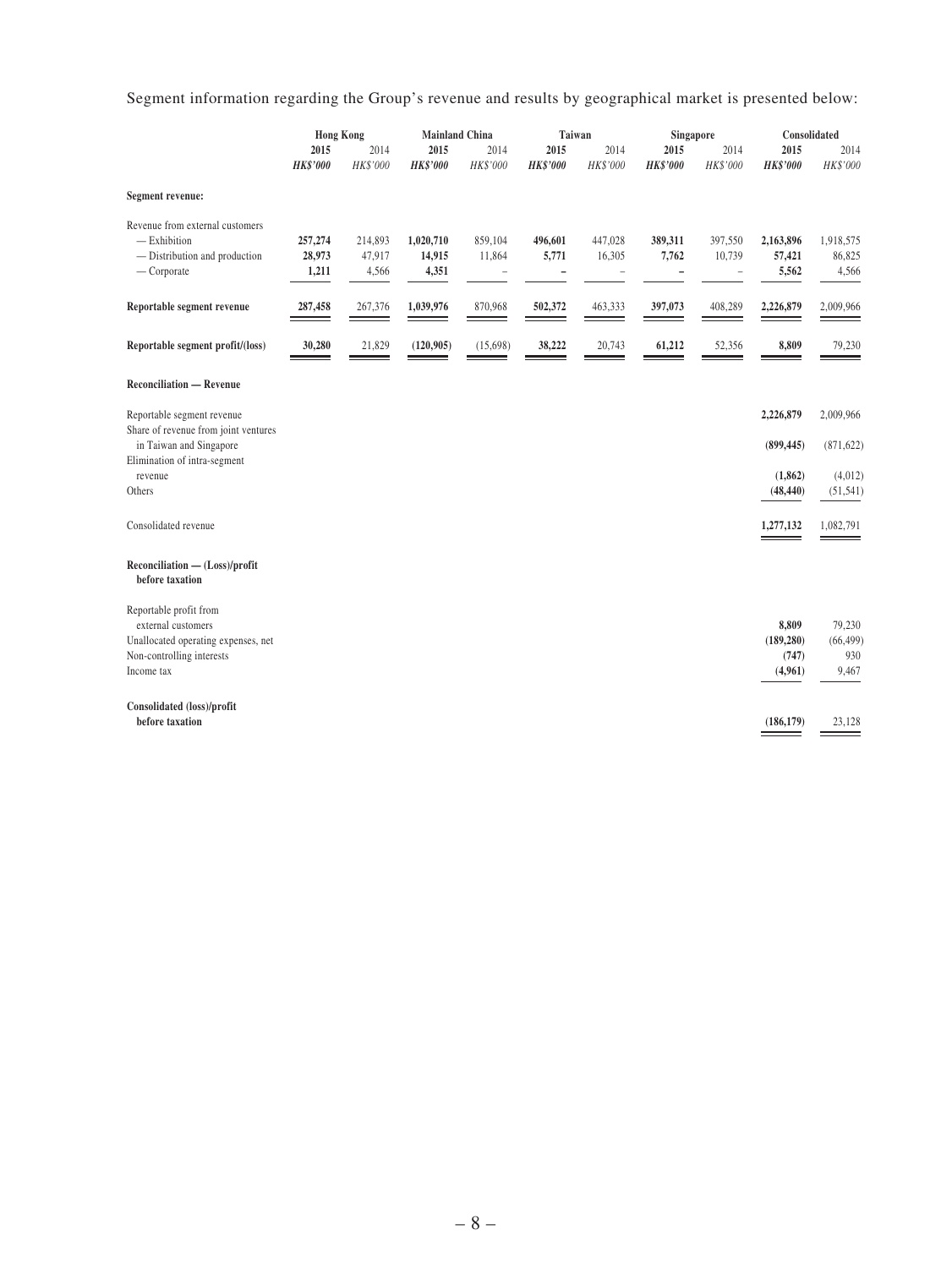### **5 (LOSS)/PROFIT BEFORE TAXATION**

(Loss)/profit before taxation is arrived at after charging/(crediting):

#### **(a) Finance costs**

**(c) Other items**

|                                                                | 2015<br><b>HK\$'000</b> | 2014<br>HK\$'000 |
|----------------------------------------------------------------|-------------------------|------------------|
| Interest on bank loans                                         | 36,275                  | 45,523           |
| Finance charges on obligations under finance leases            | 3,305                   | 2,772            |
| Other ancillary borrowing costs                                | 2,555                   | 4,922            |
| Total finance costs on financial liabilities not at fair value |                         |                  |
| through profit or loss                                         | 42,135                  | 53,217           |
| Less: finance costs capitalised into leasehold improvements*   | (2,500)                 | (8,500)          |
|                                                                | 39,635                  | 44,717           |

\* The finance costs have been capitalised at rates ranging from 5.39% to 6.13% per annum (2014: 3.44% to 8.19% per annum).

### **(b) Staff costs (excluding directors' emoluments)**

|                                                          | 2015            | 2014      |
|----------------------------------------------------------|-----------------|-----------|
|                                                          | <b>HK\$'000</b> | HK\$'000  |
| Salaries, wages and other benefits (note $(i)$ )         | 211,623         | 179,513   |
| Contributions to defined contribution retirement plans   | 1,394           | 1,315     |
| Equity-settled share-based payment expenses              | 17,375          |           |
|                                                          | 230,392         | 180,828   |
| <b>Other items</b>                                       |                 |           |
|                                                          | 2015            | 2014      |
|                                                          | <b>HK\$'000</b> | HK\$'000  |
| Cost of inventories                                      | 34,001          | 33,929    |
| Cost of services provided                                | 472,276         | 390,290   |
| Depreciation of property, plant and equipment            | 159,696         | 136,964   |
| Amortisation of film rights (note (ii))                  | 41,927          | 17,618    |
| Impairment of property, plant and equipment              | 14,122          |           |
| Impairment of goodwill                                   | 16,425          |           |
| Impairment of film rights                                | 5,119           |           |
| Write-off of trade receivables                           | 13,782          |           |
| Auditors' remuneration                                   | 3,811           | 3,011     |
| Operating lease charges in respect of land and buildings |                 |           |
| - minimum lease payments                                 | 183,664         | 152,053   |
| — contingent rentals                                     | 44,107          | 22,439    |
| Rental income less direct outgoings                      | (14, 604)       | (14, 045) |

*Notes:* (i) The amount includes provision for long service payments.

 (ii) The amortisation of film rights for the year is included in "Cost of sales" in the consolidated income statement.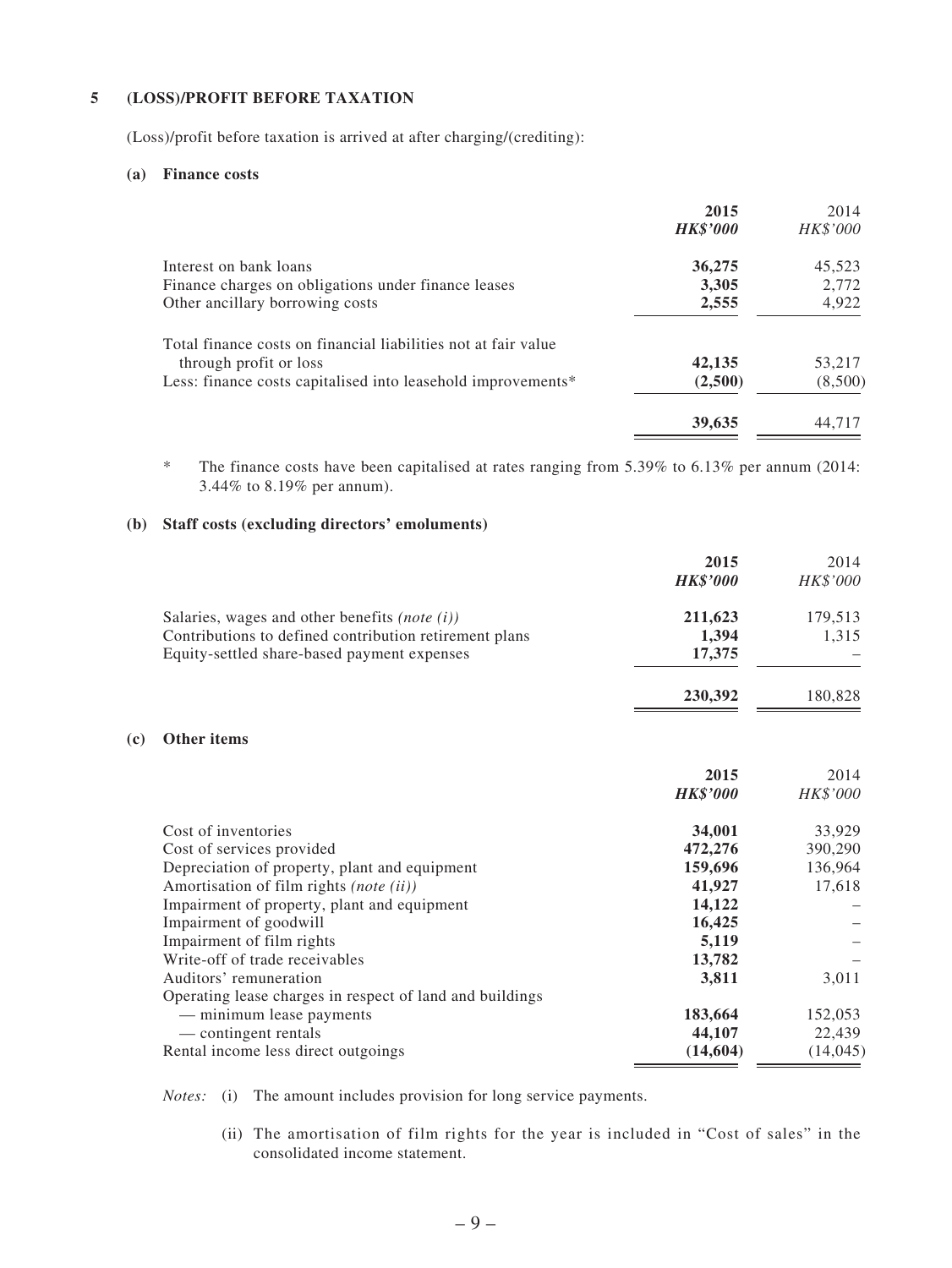### **6 INCOME TAX IN THE CONSOLIDATED INCOME STATEMENT**

Taxation in the consolidated income statement represents:

|                                                  | 2015<br><b>HK\$'000</b> | 2014<br>HK\$'000 |
|--------------------------------------------------|-------------------------|------------------|
| <b>The Group</b>                                 |                         |                  |
| Current income tax                               |                         |                  |
| Provision for Hong Kong tax                      | 1,724                   | 915              |
| Provision for overseas tax                       | 7,579                   | 12,375           |
| (Over)/under provision in respect of prior years | (1,191)                 | 492              |
|                                                  | 8,112                   | 13,782           |
| Deferred $tax - Overseas$                        |                         |                  |
| Reversal of temporary differences                | (13,073)                | (4,315)          |
|                                                  | (4,961)                 | 9,467            |

#### *Notes:*

- (i) The provision for Hong Kong Profits Tax for 2015 is calculated at  $16.5\%$  (2014:  $16.5\%$ ) of the estimated assessable profits for the year.
- (ii) The provision for the People's Republic of China Corporate Income Tax of the subsidiaries established in Mainland China is calculated at 25% (2014: 25%) of the estimated taxable profits for the year.
- (iii) Taxation for overseas subsidiaries is charged at the appropriate current rates of taxation ruling in the relevant jurisdictions.
- (iv) During the year ended 31 December 2015, the Group paid HK\$3,860,000 (2014: HK\$4,616,000) for income taxes on distributed earnings from its joint venture in Taiwan.

During the year ended 31 December 2015, the Group provided HK\$5,561,000 (2014: HK\$2,996,000) for income taxes on accumulated earnings generated by its joint venture in Taiwan which will be distributed to the Group in the foreseeable future.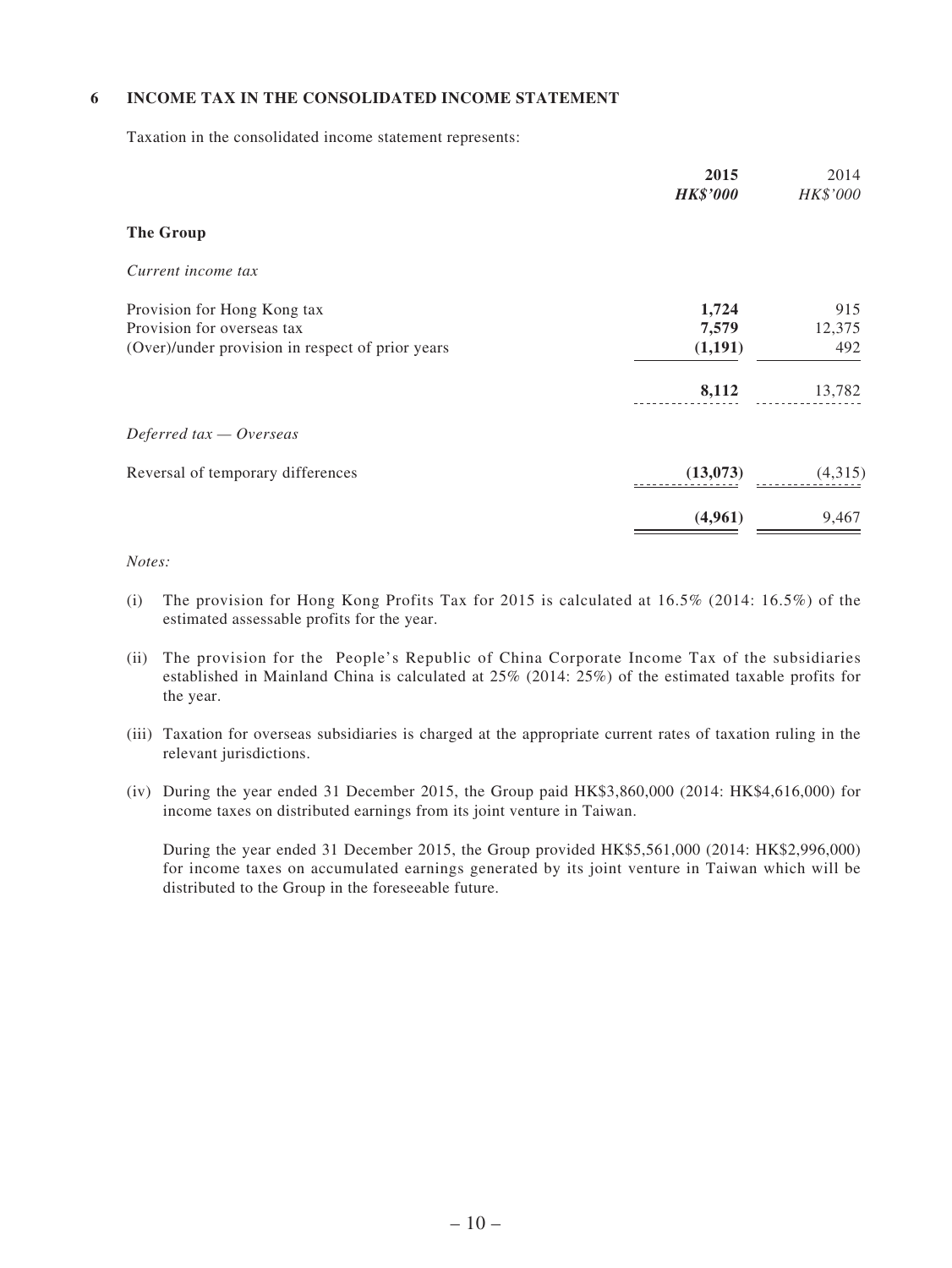#### **7 (LOSS)/EARNINGS PER SHARE**

#### **(a) Basic (loss)/earnings per share**

The calculation of basic (loss)/earnings per share is based on the loss attributable to equity holders of the Company of HK\$180,471,000 (2014: profit of HK\$12,731,000) and the weighted average number of ordinary shares of 2,742,519,248 (2014: 2,698,145,823), in issue during the year, calculated as follows:

*Weighted average number of ordinary shares (basic and diluted)*

|                                                                          | 2015          | 2014                        |
|--------------------------------------------------------------------------|---------------|-----------------------------|
| Issued ordinary shares at 1 January<br>Effect of share options exercised | 2,742,519,248 | 2,679,819,248<br>18.326.575 |
| Weighted average number of ordinary shares at 31 December                | 2,742,519,248 | 2,698,145,823               |

#### **(b) Diluted (loss)/earnings per share**

There were no diluted potential shares in existence during the years ended 31 December 2015 and 2014.

### **8 TRADE RECEIVABLES**

The Group usually grants credit periods ranging from one to three months. Each customer has a credit limit and overdue balances are regularly reviewed by management.

As of the end of the reporting period, the ageing analysis of trade receivables (which are included in trade and other receivables), based on the invoice date and net of allowance for doubtful debts, is as follows:

### **The Group**

|                | 2015<br><b>HK\$'000</b> | 2014<br>HK\$'000 |
|----------------|-------------------------|------------------|
| Within 1 month | 94,247                  | 68,900           |
| 1 to 2 months  | 1,835                   | 2,909            |
| 2 to 3 months  | 2,352                   | 1,530            |
| Over 3 months  | 27,062                  | 18,688           |
|                | 125,496                 | 92,027           |

At 31 December 2015, trade receivables of the Group included amounts totalling HK\$34,909,000 (2014: HK\$21,161,000) due from related companies and an amount of HK\$3,822,000 (2014: HK\$5,150,000) due from a joint venture, which are unsecured, interest-free and recoverable within one year.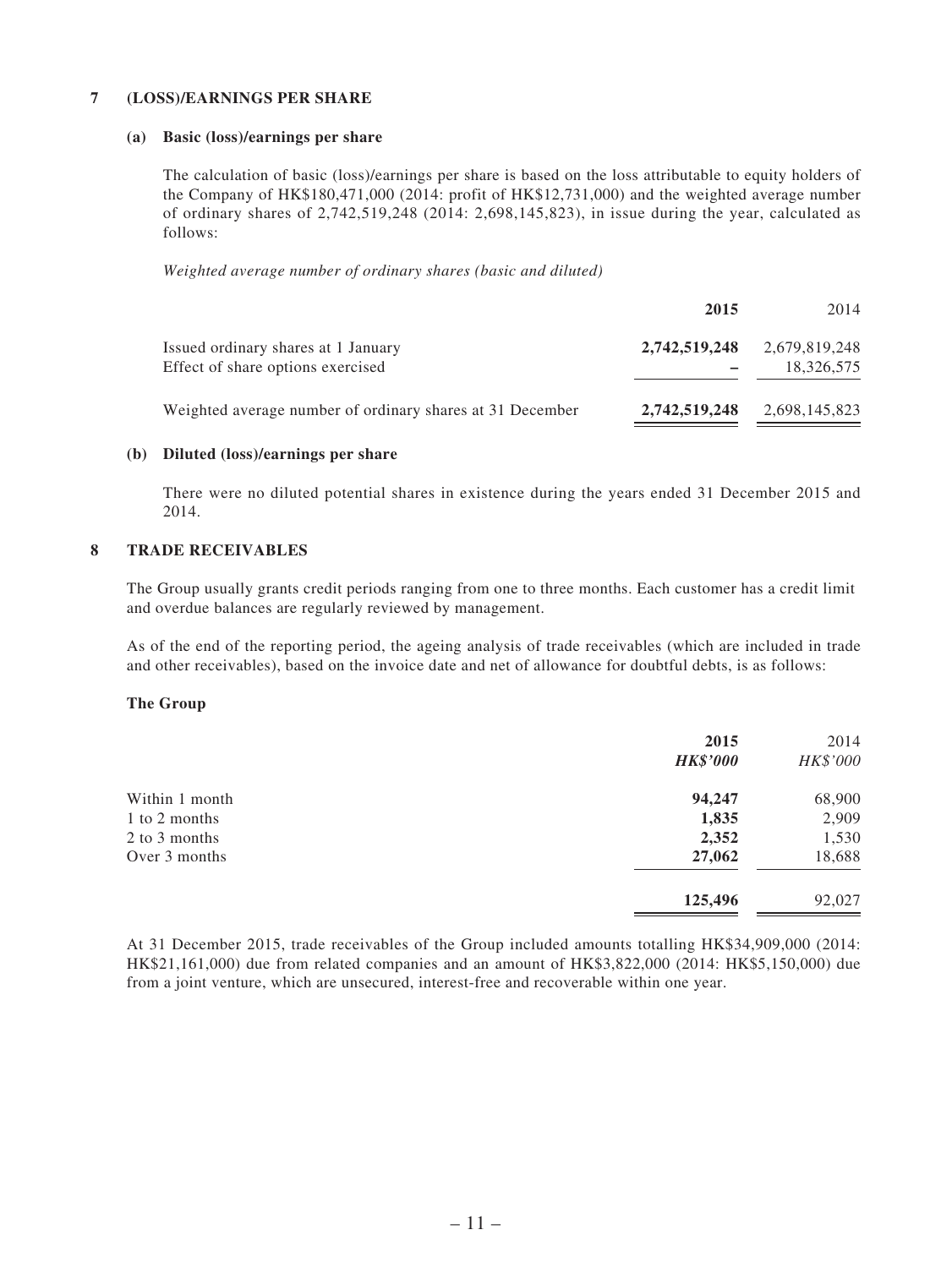### **9 TRADE PAYABLES**

The ageing analysis of trade payables as of the end of the reporting period is as follows:

### **The Group**

| 2015<br><b>HK\$'000</b> | 2014<br>HK\$'000 |
|-------------------------|------------------|
| 71,034                  | 57,884           |
| 258                     | 1,382            |
| 5,239                   | 7,265            |
| 13,004                  | 22,263           |
| 89,535                  | 88,794           |
|                         |                  |

At 31 December 2015, trade payables of the Group included the amounts totalling HK\$36,844,000 (2014: HK\$23,480,000) due to related companies which were unsecured, interest-free and repayable on demand.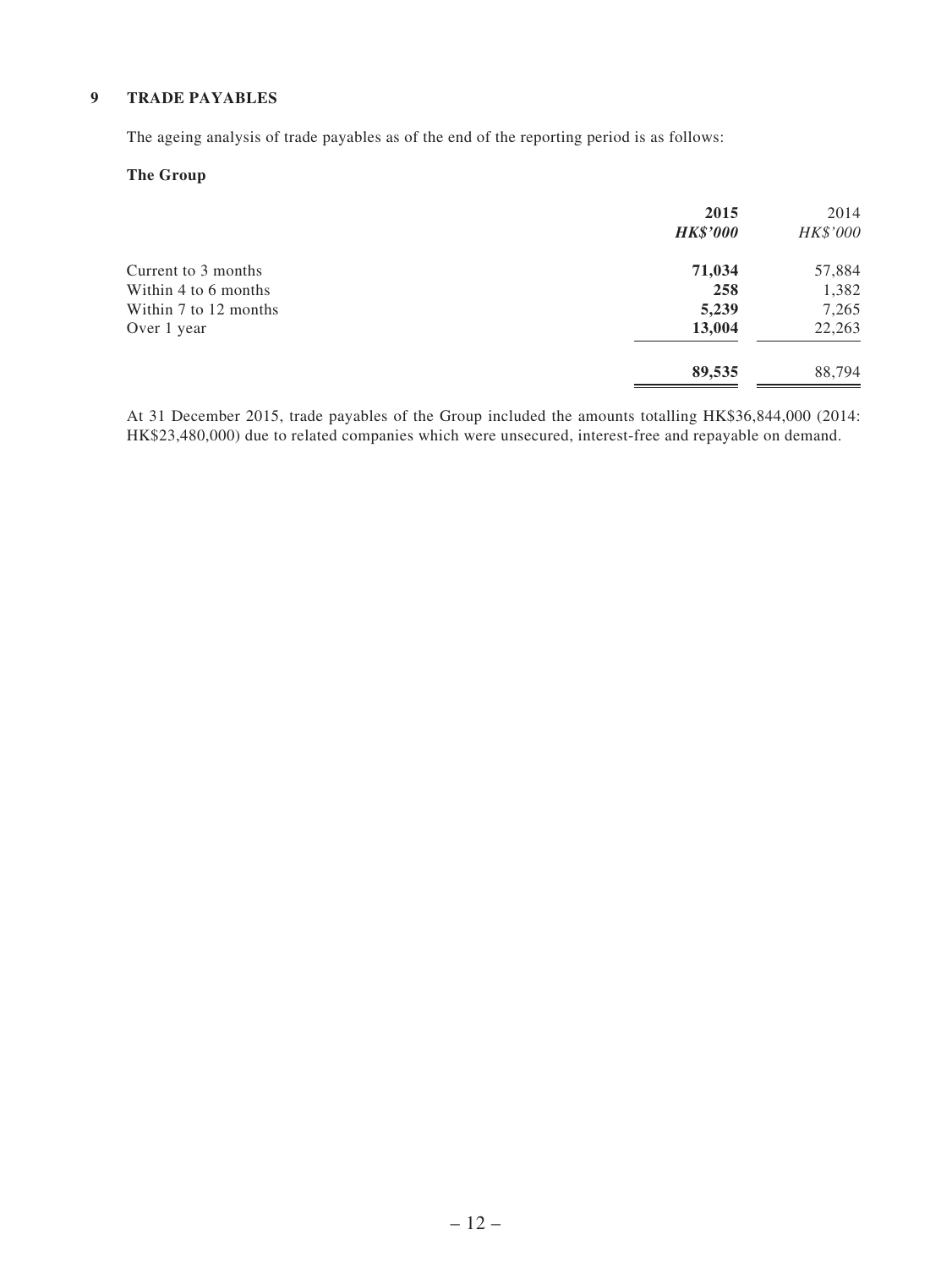# **MANAGEMENT DISCUSSION AND ANALYSIS**

### **Operation and Financial Review**

As the production and operating costs of the movie industry were more challenging than before, during the year under review, the Group reported a net loss of HK\$180 million. The Group's revenue increased by 18% to HK\$1,277 million and the gross profit margin decreased 2% to 57% compared with the same period last year.

The revenue of the Group's cinemas slightly increased in different regions. The operations in Hong Kong recorded a steady growth in revenue in line with the market compared with the same period last year. As a result of the Renminbi depreciation during the year, the Group suffered from an exchange loss of HK\$41 million for the year. In addition, loss on an invested film of approximately HK\$14 million; a fair value loss relating to Mainland China's investment property of HK\$5 million and increased operating costs of newly opened cinemas for the year and other operating cost in Mainland China resulted in a net loss for the year.

As of 31 December 2015, the cash and cash equivalents of the Group amounted to HK\$187 million (2014: HK\$406 million). The Group's gearing ratio increased to 29% (2014: 26%). This was mainly due to bank borrowings increasing in the second half of the year.

### **Business Review**

### *Film Exhibition*

During the year, the Group opened 11 cinemas with 75 screens. As of 31 December 2015, the Group operated 97 cinemas with 716 screens in total across Mainland China, Hong Kong, Taiwan and Singapore. Our cinemas served close to 51 million guests compared with 42 million guests for the same period last year. Gross box office receipts on a full and aggregated basis, were registered at HK\$2,670 million, representing a growth of 13% from last year. The major Hollywood blockbusters released this year were *Avengers: Age of Ultron* (復仇者聯盟2: 奧創紀元), *Jurassic World* (侏羅紀世界) , *Fast & Furious 7* (狂野時速<sup>7</sup> ), *Mission Impossible: Rogue Nation* (職業特工隊: 叛逆帝國) , *Ant-Man* (蟻俠) and *The Martian* (火星 任務). The major Chinese-language blockbusters were *Goodbye Mr Loser* (夏洛特煩惱) and *Monster Hunt* (捉妖記) in Mainland China, *Little Big Master* (五個小孩的校長) and *From Vegas To Macau II* (賭城風雲II) in Hong Kong, *Our Times* (我的少女時代) and *The wonderful wedding* (大囍臨門) in Taiwan and *Ah Boys To Men 3: Frogmen* (新兵正傳3: 蛙人 傳) in Singapore.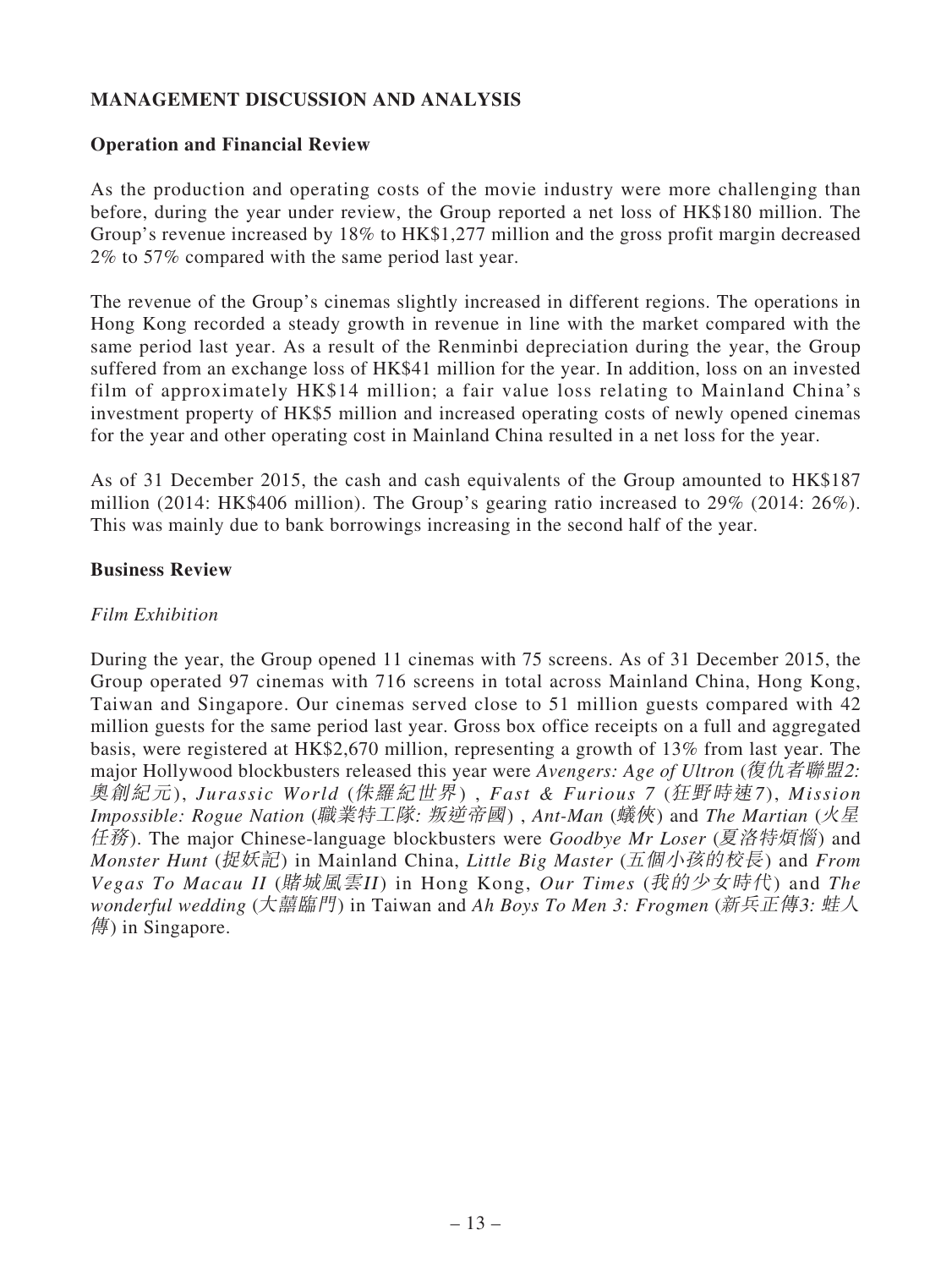### **Operating Statistics of the Group's Cinemas**

*(For the year ended 31 December 2015)*

|                                   | <b>Mainland</b><br>China | <b>Hong Kong</b> | <b>Taiwan</b> | <b>Singapore</b> |
|-----------------------------------|--------------------------|------------------|---------------|------------------|
|                                   |                          |                  |               |                  |
| Number of cinemas*                | 67                       | h                |               | 11               |
| Number of screens*                | 474                      | 24               | 127           | 91               |
| Admissions ( <i>million</i> )     | 21.3                     | 2.7              | 17.4          | 9.3              |
| Net average ticket price $(HK\$ ) | 40                       | 78               | 58            | 57               |

\* as of 31 December 2015

The Group is committed to provide a high-class and high-quality visual and audio effect for our audiences. All screens in the Group's operating regions have been fully installed with digital equipment and are 3D compatible. The Group added one digital IMAX screen in Taiwan this year and ultra-high resolution SONY 4K Projection Systems are installed in most of our Mainland China multiplexes.

Meanwhile, all of our cinemas in Hong Kong are equipped with D-Box Motion Chairs and continue to own the exclusive right to operate D-Box Motion Chairs in the region. In Taiwan, the Group operates 7 digital IMAX screens, business-class theatres served by a dedicated catering team and new concessionary counters branded "CHEF JOHN" and "WOOD CASE" were launched this year to meet rapidly changing consumer expectations for the ancillary movie-watching experience. In Singapore, the Group has revamped the shopping mall in Tiong Bahru Plaza with private lounges and plush electronic recliner seats installed for our VIPs and members.

### *Mainland China*

*Operating Statistics of the Group's Cinemas in Mainland China*

|                                                        | 2015 | 2014 |
|--------------------------------------------------------|------|------|
| Number of cinemas*                                     |      | 59   |
| Number of screens*                                     | 474  | 420  |
| Admissions ( <i>million</i> )                          | 21.3 | 16.5 |
| Net average ticket price <i>(RMB)</i>                  | 33   | 32   |
| Gross box office receipts $(RMB$ million) <sup>#</sup> | 752  | 581  |

as of 31 December 2015

# before deduction of government taxes and charges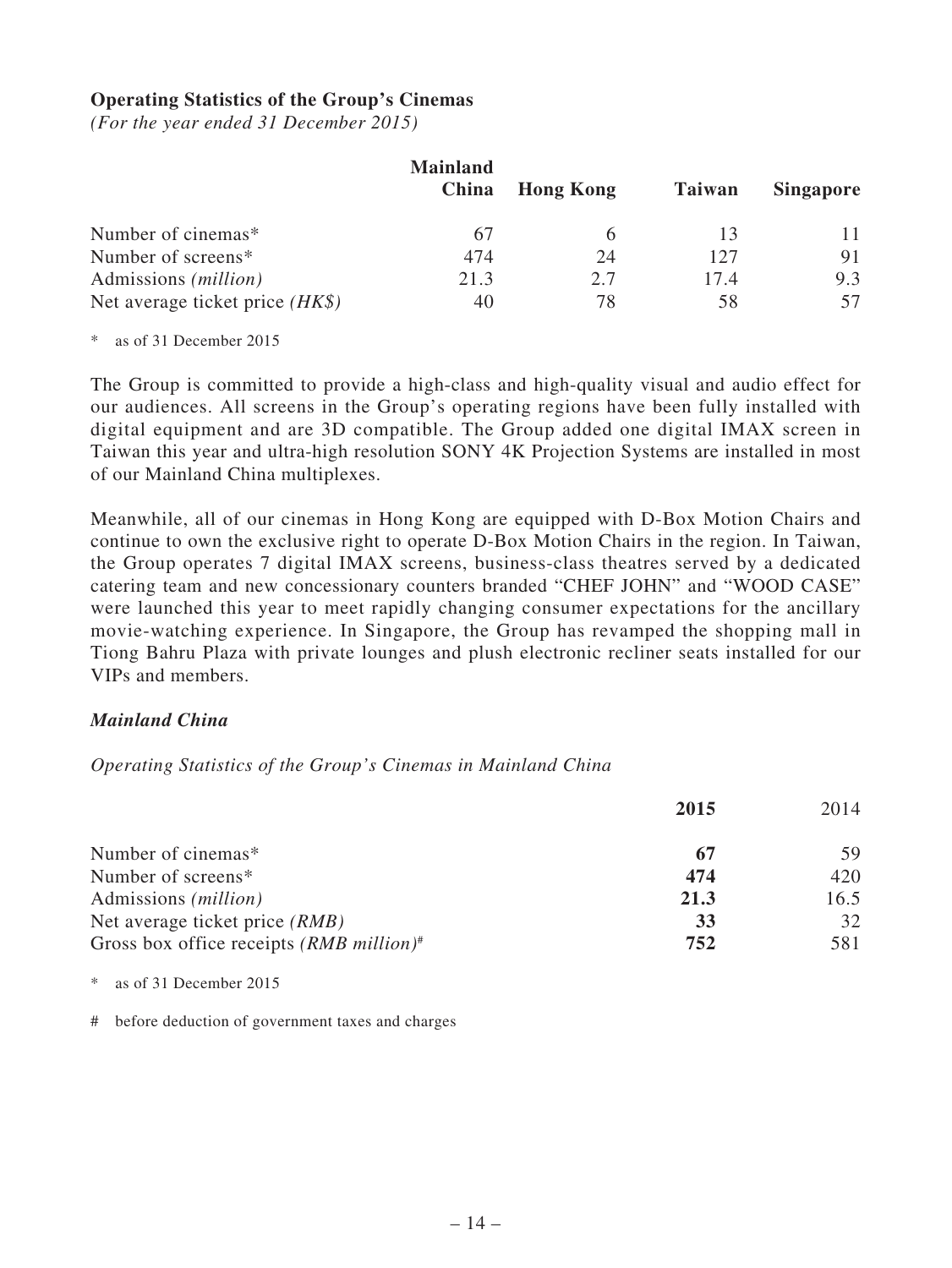In 2015, the market gross box office receipts of urban areas in Mainland China increased by 48% to RMB44 billion while the Group's gross box office receipts generated by multiplexes in Mainland China increased by 30% compared with the same period last year. During the year under review, the Group opened 3 new cinemas with 25 screens in the cities of Shenyang, Wuhan and Changsha and acquired 6 cinemas with 32 screens from local operators in the cities of Shenzhen, Shanghai, Changchun and Fushun. The Group's multiplexes in Mainland China served approximately 21 million patrons, representing 29% growth from the same period last year. A new concept store at Mission Hill, the first standalone IMAX building in southern China comprising 7 three dimensional theatres with 4K digital technology, commenced trial operation in December 2015 and successfully opened in January 2016. The concept store consists of a book store, food and beverage sections, creating a comprehensive and relaxing entertainment environment for our customers. The average ticket price slightly increased from RMB32 to RMB33 because more 3D films with higher ticket prices were released and because of our price adjusting policy launched in third quarter of the year.

A lot of popular films released during the year like *Monster Hunt (*捉妖記*)*, *Goodbye Mr. Loser (*夏洛特煩惱*)*, and *Fast & Furious 7 (*狂野時速<sup>7</sup> *)*, successfully attracted a lot of supporters. Local home made movies accounted for 62% of the national box office revenue this year. The Group still offers special discount promotions for our newly opened multiplexes to attract traffics and membership. To attract and retain our audiences, the Group will continue to offer discount promotions, membership privilege programs and activities as well as on-line and app ticket purchasing to drive the growth of the average ticket price and watching frequency of our customers and members and at the same time provide a better value for money experience and better service to our audiences.

The net loss of our exhibition business in Mainland China was HK\$96.8 million this year. In response to the price-sensitive consumers, the Group will review its ticket pricing strategy enhancement to optimise our profitability. We will increase our average ticket price at a stable pace next year and at the same time improve and strengthen our price adjusting system to react quickly to market responses. More importantly, the Group will improve the performance efficiency of existing mature cinemas by boosting box and non box office revenue as well as implementing cost controls. In order to diversify the Group's business, the Group will continue to identify investment opportunities in entertainment and other business sectors with potential to further diversify its business and broaden the income sources to maximise the return to its shareholders.

## *Hong Kong*

*Operating Statistics of the Group's Cinemas in Hong Kong*

|                                          | 2015 | 2014 |
|------------------------------------------|------|------|
| Number of cinemas*                       | 6    | 6    |
| Number of screens*                       | 24   | 24   |
| Admissions ( <i>million</i> )            | 2.7  | 2.4  |
| Net average ticket price $(HK\$ )        | 78   | 72   |
| Gross box office receipts (HK\$ million) | 212  | 174  |

as of 31 December 2015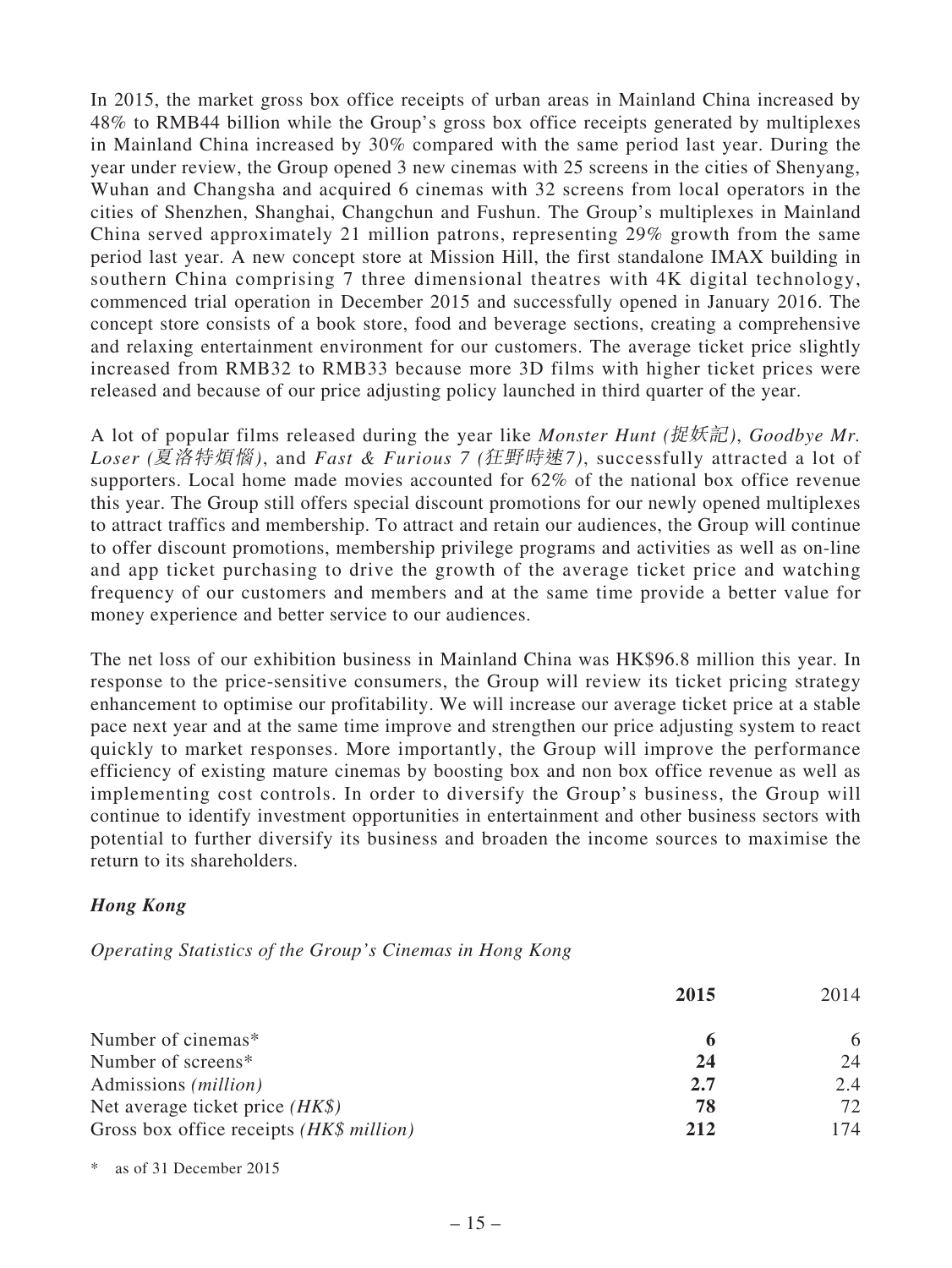During the year under review, the Hong Kong market as a whole recorded box office receipts of HK\$1.98 billion, substantially up by 20% from HK\$1.65 billion for the same period last year. The Group's cinemas in Hong Kong recorded box office receipts of HK\$212 million this year (31 December 2014: HK\$174 million), representing an increase of 21.8% over the same period last year, slightly better than the general growth in the market. GH Whampoa cinema was revamped in late 2015 with new stadium seating which offers better sightline and a higher level of comfortableness to audiences. The advance DTS:X sound system also provides an audio chilling experience. The GH Whampoa high concept design is also getting very good word of mouth comments from both customers and landlords. In 2016, we shall revamp our GH Citywalk to provide a more comfy and stylish environment. Also we shall continue our negotiation with potential landlords, hoping to secure 1 to 2 more cinema sites. In addition, concession-wise, we pumped up our product variety and pushed the sales of movie themed combo sets, successfully increasing our spending per person by over 11%. Our Coffee Corner "Why n.O.T", with professional baristas preparing handcrafted coffee is a new try out in the cinema industry and was very well received. In 2016, we shall expand "Why n.O.T" to more locations.

During the year, we showed 21 alternative contents including a live concert in our circuit, a big jump from 2014 by more than 50%. Among all these, the Live Broadcast of *Love Live Concert* sold out over 2000 tickets within 1 hour. We successfully cultivated a big group of alternative content fans, making our cinema a real entertainment hub. In 2016, we foresee more than 40 alternative contents will be shown.

### *Taiwan*

### *Operating Statistics of the Group's Cinemas in Taiwan*

|                                         | 2015       | 2014 |
|-----------------------------------------|------------|------|
| Number of cinemas*                      | 13         |      |
| Number of screens*                      | 127        | 109  |
| Admissions ( <i>million</i> )           | 17.4       | 14.4 |
| Net average ticket price (NTD)          | <b>240</b> | 245  |
| Gross box office receipts (NTD billion) | 4.2        | 3.5  |

\* as of 31 December 2015

During the year, Taipei City's market box office receipts amounted to NTD4.21 billion (2014: NTD3.71 billion), representing an increase of 13% over the previous year. The Group's 35.71% owned Vie Show cinema circuit recorded total box office receipts of NTD4,177 million (2014: NTD3,526 million), representing an increase of 18.5% compared to last year. Vie Show continued to maintain its leading position with a market share of 33%. To date, Vie Show owns 13 cinemas and 127 screens in Taiwan. The newest cinema with 9 houses and 1,749 seats is expected to have its grand opening at the MITSUI OULET PARK in Linkou of Taipei in mid-2016. During the year, box office receipts recorded an increase partially due to the opening of 2 new cinema multiplexes in Tainan and Miaoli. A digital IMAX® screen was installed in the new theatre in Tainan Dream Mall to bring a new visual experience to the audience. Meanwhile, record-breaking 3D Hollywood blockbusters released in the first half of 2015 raised both box office income and average ticket prices. The Group's share of net profit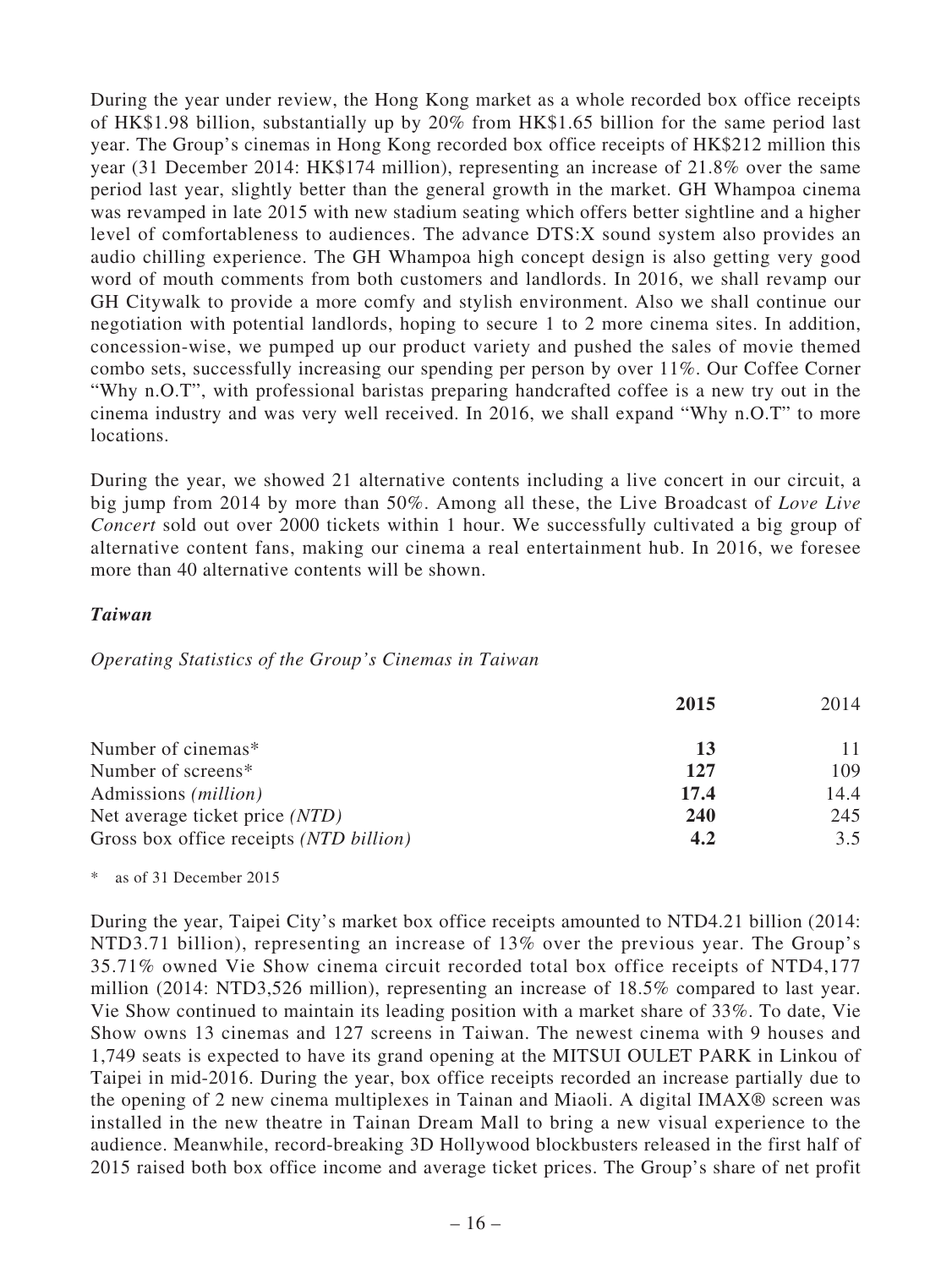from Vie Show increased from HK\$20.7 million to HK\$38.2 million compared to the corresponding period last year. In addition, Vie Vision recorded considerable profit from distribution of *The Last Witch Hunter* (獵巫行動: 大滅絕) and *The Tag-Along* (紅衣小女孩) during the year.

In order to upgrade service quality and efficiency, the Group adopted a comprehensive business strategy. Vie Show Cinema not only developed cinemas, but also actively developed IMAX screens and created its own restaurant brand as well as entertainment center related industry. The non-box-office revenue for the year was NTD1,617 million (2014: NTD1,289 million), representing an increase of 25% over the previous year. The Group has established "Gold-class Multiplexes" to deliver high-quality and diversified products to our customers. This attracted middle-class audiences who spent an average of NTD350 to NTD400 per person. Meanwhile, the "UNICORN" popcorn brand received a popular response from customers and has expanded its business counters to 6 cinema circuits. Vie Show will continue to launch new brands such as "CHEF JOHN" potato bar and "WOOD CASE" slow-cook fruit juice and milkshake bar to fulfil the market's demand. The Group will continue to invest in this segment and put significant effort into developing the non-box-office business and drive the growth of spending per person.

### *Singapore*

*Operating Statistics of the Group's Cinemas in Singapore*

|                                         | 2015        | 2014 |
|-----------------------------------------|-------------|------|
| Number of cinemas*                      | 11          |      |
| Number of screens*                      | 91          | 92   |
| Admissions ( <i>million</i> )           | 9.3         | 9.1  |
| Net average ticket price $(S\$ )        | <b>10.1</b> | 9.9  |
| Gross box office receipts (S\$ million) | 94          | 90   |

\* as of 31 December 2015

During the year, the Singapore market's box office receipts amounted to S\$221 million (2014: S\$208 million), representing an increase of 6.5% over the previous year. The Group's 50% owned Golden Village cinema circuit maintained its leading position with a market share of 43% by reported box office receipts of S\$94 million (2014: S\$90 million), representing an increase of 4% compared with the corresponding period last year. The increase in box office receipts was mainly due to the new cinema at the Suntec City Complex comprising 11 screens with Gold Class which opened last November. The performance of this new cinema was exceptional and able to achieve break-even during its first year of operation. Our operating cinemas continue to perform well despite renovations of Tiong Bahru sites during the year. In Singapore, GV will actively bid for potential cinema sites and expects to open 2 to 3 new cinemas in the next 2 years. Hollywood blockbusters are always popular in Singapore and bring stable profit contribution to the Group. Hollywood blockbusters released last year included *Avengers: Age of Ultron* (復仇者聯盟2: 奧創紀元), *Jurassic World* (侏羅紀世界) , *Fast & Furious 7* (狂野時速7), *Mission Impossible: Rogue Nation* (職業特工隊: 叛逆帝國) , *Kingsman: the Secret Service* (金牌特務) and *Taken 3* (即刻救援3). During the Year, the Group's share of net profit increased by 17% from HK\$52 million for the corresponding period last year to HK\$61 million.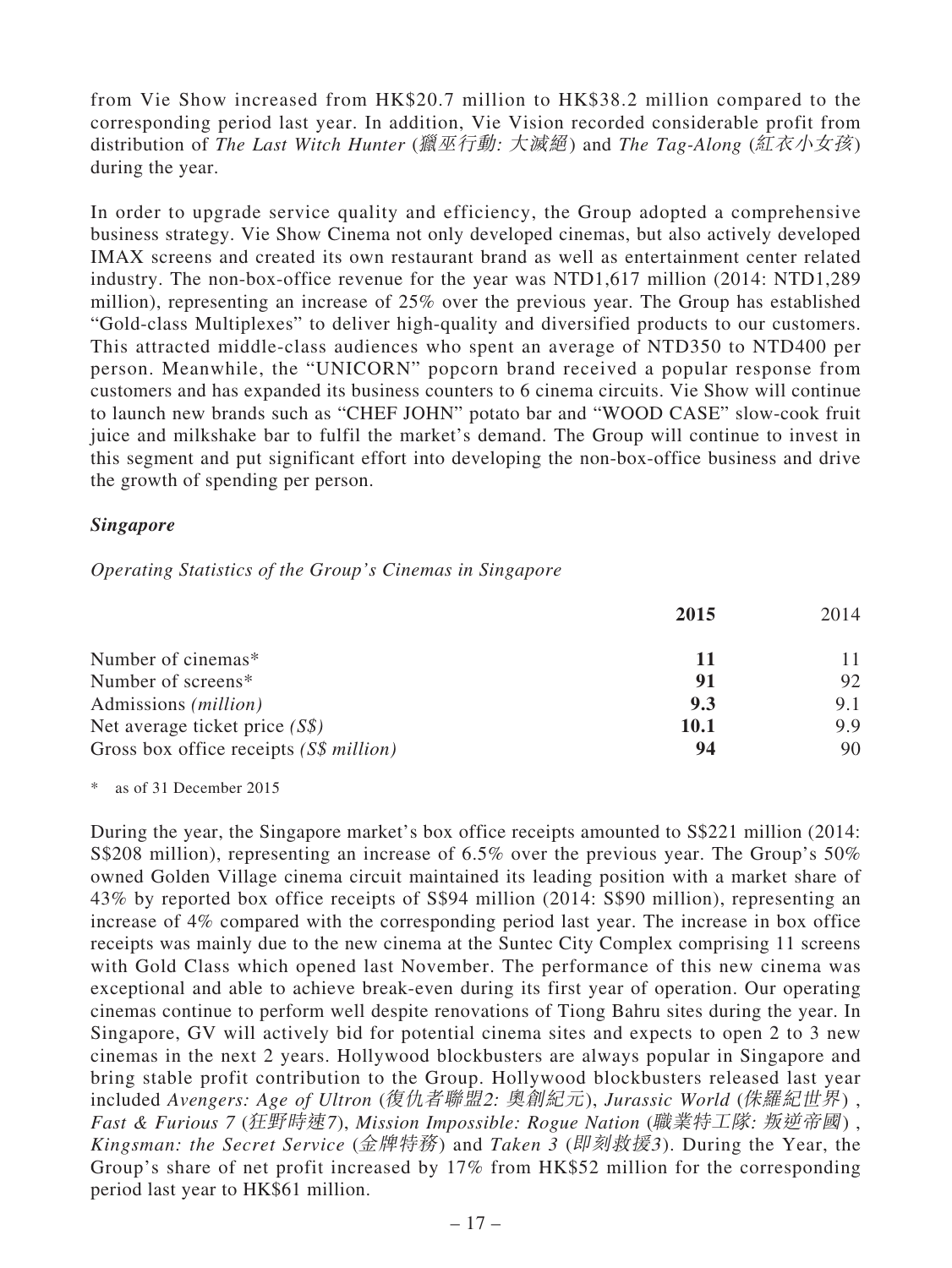## **Film & TV Programme Distribution and Production**

During the Year, the Group's film distribution and production business recorded revenue of HK\$57 million (2014: HK\$87 million), representing a decrease of 34% compared to last year. The distribution revenue was mainly generated from *Little Big Master* (五個小孩的校長), *From Vegas to Macau II* (賭城風雲II), *Full Strike* (全力扣殺), and a number of local releases in Hong Kong. For the production sector, the Group will continue to invest independently and cooperatively with local and overseas studios to produce movies and TV programmes of high quality and carry out intellectual property redevelopment in the next few years. The Group's film library with perpetual distribution rights kept on bringing steady licensing income to the Group.

# **PROSPECTS**

Looking forward to 2016, the Group will continue our cinema networks expansion strategy. Our high calibre team in different regions will keep analysing potential sites, acquisition targets and cooperation opportunities in the market. The Group is expected to operate 79 cinemas with 530 screens in various cities in Mainland China by the end of 2016 based on lease agreements signed as at 30 March 2016. The captioned numbers above may vary due to the actual handover dates, the progress of internal renovations, applications for relevant licenses and the entering into of new lease agreements. Furthermore, a new cinema with 9 screens is expected to open in June 2016 in Taipei. Vie Show targets to develop 10 to 15 new cinemas in the coming 5 years. With regards to the cinema networks in Hong Kong, the Group will maintain a steady growth pace. We will revamp GH Citywalk to provide a more comfy and stylish environment in 2016. At the same time, we will continue our negotiation with potential landlords, hoping to secure 1 to 2 more sites. Meanwhile, we will expand the wellreceived coffee corner, "Why n.O.T" to more locations in order to provide customers a cosy environment to tie in with movie watching. In Singapore, GV will actively bid for potential cinema sites and expects to open 2 to 3 new cinemas in the next 2 years. GV Tiong Bahru has been entertaining movie goers for the past 22 years and was renovated to bring GV Tiong Bahru up to speed with the latest developments in cinematic infrastructure with new levels of comfort. GV Tiong Bahru will re-open in 2016 with an 800-seat theatre, with the latest cinema designs, offering a wide variety of movies and alternative content. New technological capabilities such as Quick tix™, automated ticketing machine and auto-gates are key features, giving patrons an easy, fast and efficient cinematic experience like none other. Through organic growth as well as potential acquisitions, plus the improvement of efficiency of mature cinemas, the profitability of the Group is expected to improve.

In recent years, more outstanding young film directors emerge in the movie industry, bringing new elements to movie production, as such, the Group will continue to support these innovative and reputable films. In addition, we continue to endeavour to source a variety of entertainments from abroad to offer a diversified choice for consumers' demand in the next few years, thereby increasing our market share and increasing our foothold in the entertainment industry. In 2016, we foresee more than 40 alternative contents will be shown in Hong Kong.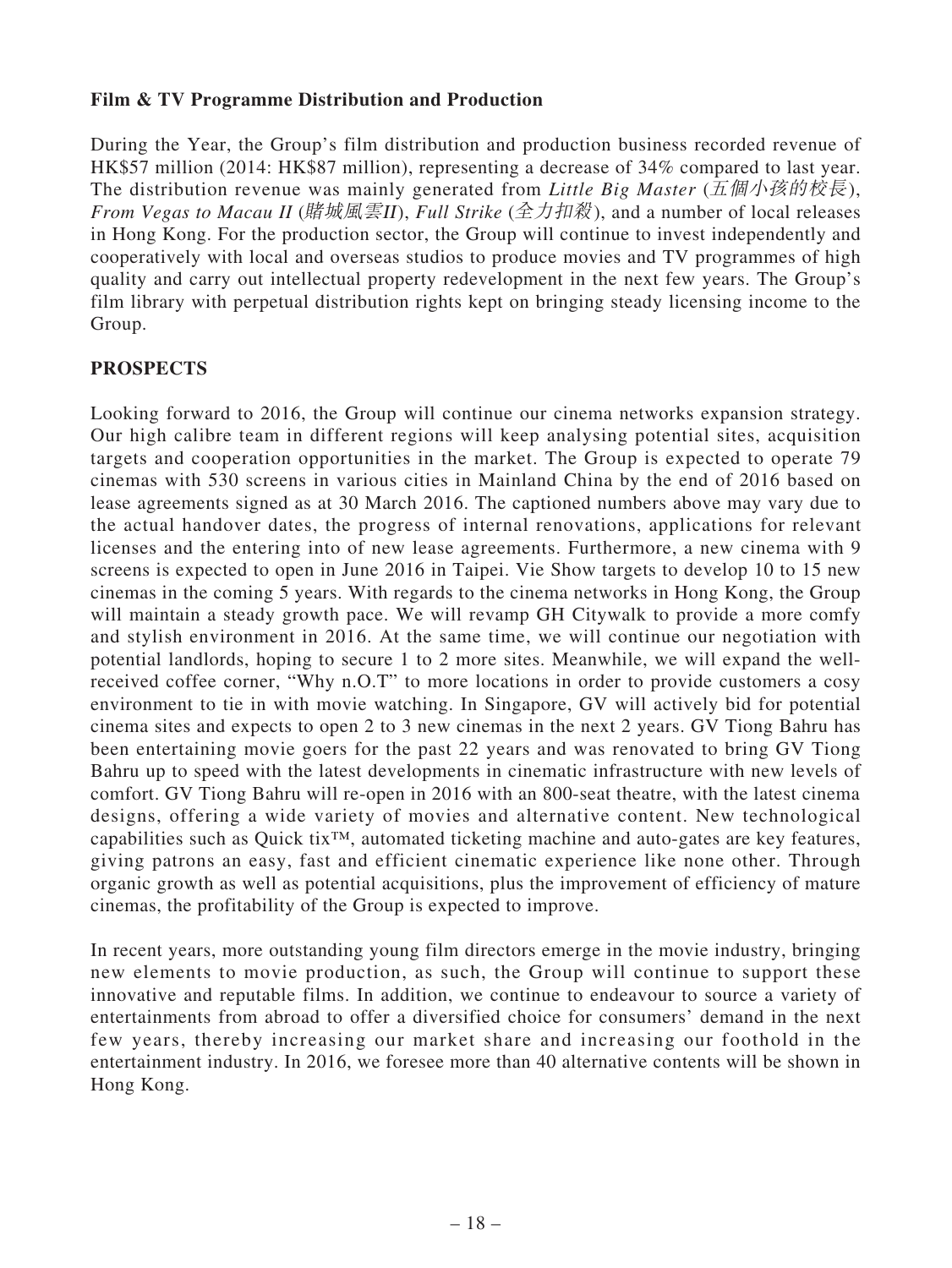The economic slowdown clouded the Group's operations but the Group maintains a robust financial condition with adequate liquidity and will diversify our funding sources through equity financing to back our substantial development in the future. The Group will remain responsive to the price-sensitive entertainment market with a stable price adjusting pace. Adhering to not only our passion for movie production and distribution, but also the delivery of differentiated experiences that resonate with consumers, we are committed to the provision of prime entertainment in our business regions and upgrade continuously both software and hardware to reinforce the Group's core competitiveness and to rebuild the Group's recognition as the industry leader across Asia.

# **FINANCIAL RESOURCES AND LIQUIDITY**

As of 31 December 2015, the Group had cash and cash equivalents amounting to HK\$187 million (2014: HK\$406 million). The Group's outstanding bank loans totalled HK\$770 million (2014: HK\$724 million). The Group's gearing ratio, calculated on the basis of external borrowings over total assets stood at 29% (2014: 26%) and our cash to debt ratio at 36% (2014: 60%). As of 31 December 2015, the Group has HK\$101 million pledged cash balances to secure its banking facilities. In order to minimise potential risks for the Group's development and economic status, management will keep supervising gearing and will make relative adjustments if necessary. The Group at this moment has reasonable financial leverage. Meanwhile, the Group will take advantage of equity financing together with available bank loan facilities to aid the cinema projects, potential acquisitions in Mainland China and other business opportunities so as to act in concert with its expansion plan. The Group believes that its current cash holding and available financial facilities will provide sufficient resources for its working capital requirements.

The Group's assets and liabilities are principally denominated in Hong Kong dollars and Renminbi, except for certain assets and liabilities associated with the investments in Singapore and Taiwan. The overseas joint ventures of the Group are operating in their local currencies and subject to minimal exchange risk. The directors will continue to assess the exchange risk exposure, and will consider possible hedging measures in order to minimise the risk at reasonable cost. The Group did not have any significant contingent liabilities or off-balance sheet obligations as of 31 December 2015 (2014: Nil).

## **EMPLOYEES AND REMUNERATION POLICIES**

As at 31 December 2015, the Group had 1,566 (2014: 1,565) permanent employees. The Group remunerates its employees mainly by reference to industry practice. The Group also operates a defined contribution retirement benefit scheme under the Mandatory Provident Fund Schemes Ordinance and as at 31 December 2015, there were no forfeited contributions arising from employees leaving the retirement benefit scheme.

## **FINAL DIVIDEND**

The Directors do not recommend the payment of any final dividend for the year ended 31 December 2015 (31 December 2014: Nil).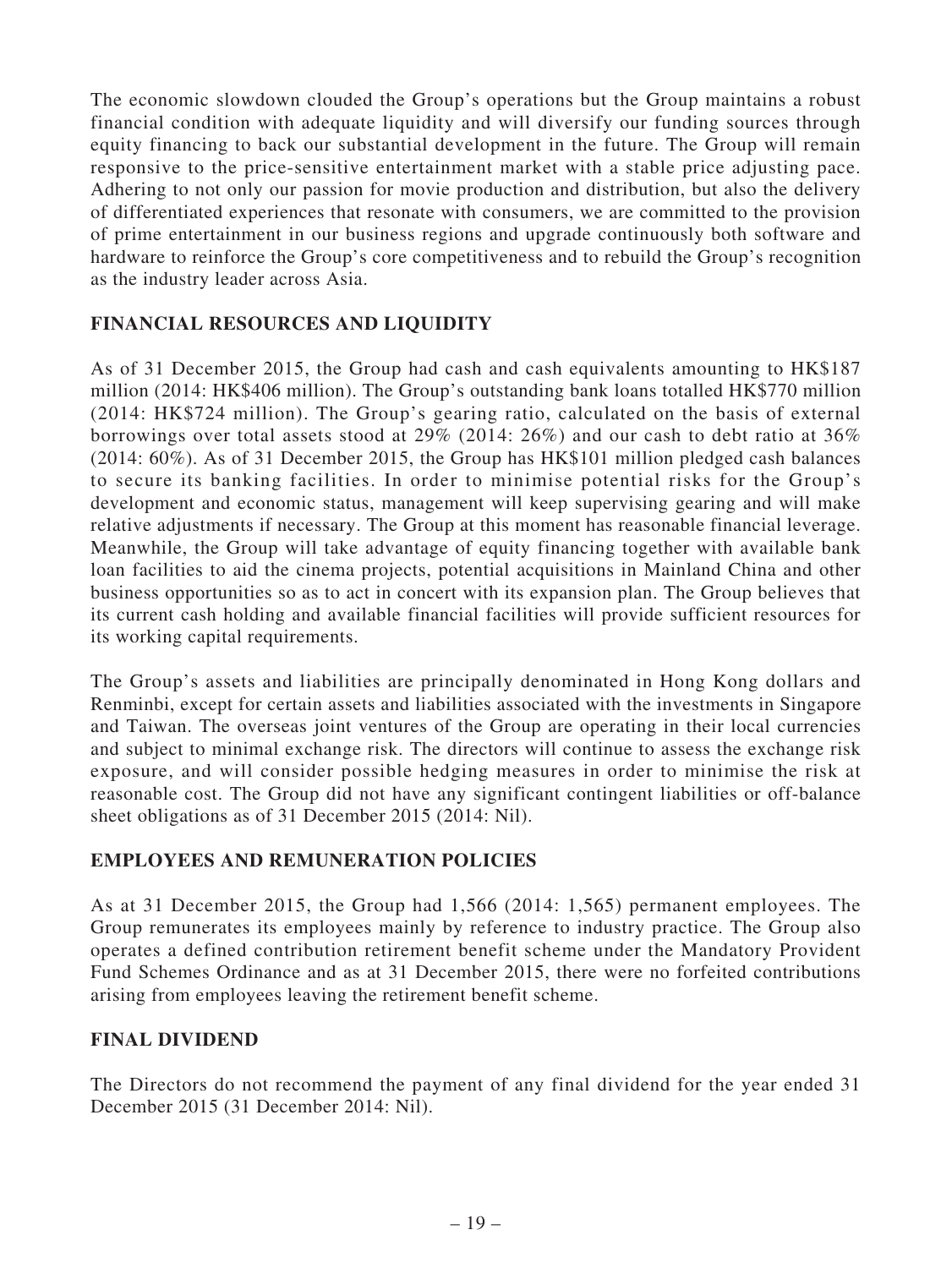# **PURCHASE, SALE OR REDEMPTION OF LISTED SECURITIES**

The Company has not redeemed any of its listed securities during the year ended 31 December 2015. Neither the Company nor any of its subsidiaries has repurchased or sold any of the Company's listed securities on The Stock Exchange of Hong Kong Limited (the "Stock Exchange") during the year.

## **COMPLIANCE WITH MODEL CODE**

The Company has adopted its own code on terms no less exacting than those set out in the Model Code for Securities Transactions by Directors of Listed Issuers in Appendix 10 of the Listing Rules (the "Model Code"). The Company has made specific enquiries of all the Directors and all of them have confirmed that they had complied with the requirements set out in the Model Code and the Company's Code for the year ended 31 December 2015.

### **COMPLIANCE WITH CODE ON CORPORATE GOVERNANCE CODE**

The Board recognises the importance of good corporate governance to maintain the Group's competitiveness and its healthy growth. The Company has taken steps not only to comply with code provisions as set out in the Corporate Governance Code (the "CG Code") under Appendix 14 to the Listing Rules but also to enhance corporate governance practices of the Group as whole.

For the year ended 31 December 2015, the Company has complied with the code provisions of CG Code, with the exception of code provisions A.4.1 and E.1.2.

Pursuant to code provision A.4.1 of the CG Code, non-executive directors of a listed issuer should be appointed for a specific term, subject to re-election. All non-executive Directors were not appointed for a specific term but are subject to the requirement of retirement by rotation and re-election at least once every three years at the annual general meetings of the Company in accordance with the relevant provisions of the Company's Bye-laws, accomplishing the same purpose as being appointed for a specific term. As such, the Company considers that sufficient measures have been taken to ensure that the Company's corporate governance practices are no less exacting than those in the code provisions of the CG Code.

According to code provision E.1.2, Mr. Wu Kebo, the Chairman of the Board, should have attended the annual general meeting of the Company held on 5 June 2015. However, Mr. Wu Kebo was unable to attend the abovementioned annual general meeting due to other business commitments. Mr. Li Pei Sen, who took the chair of the said annual general meeting and together with other members of the Board who attended the general meeting were of sufficient calibre and knowledge to answer questions at the general meeting.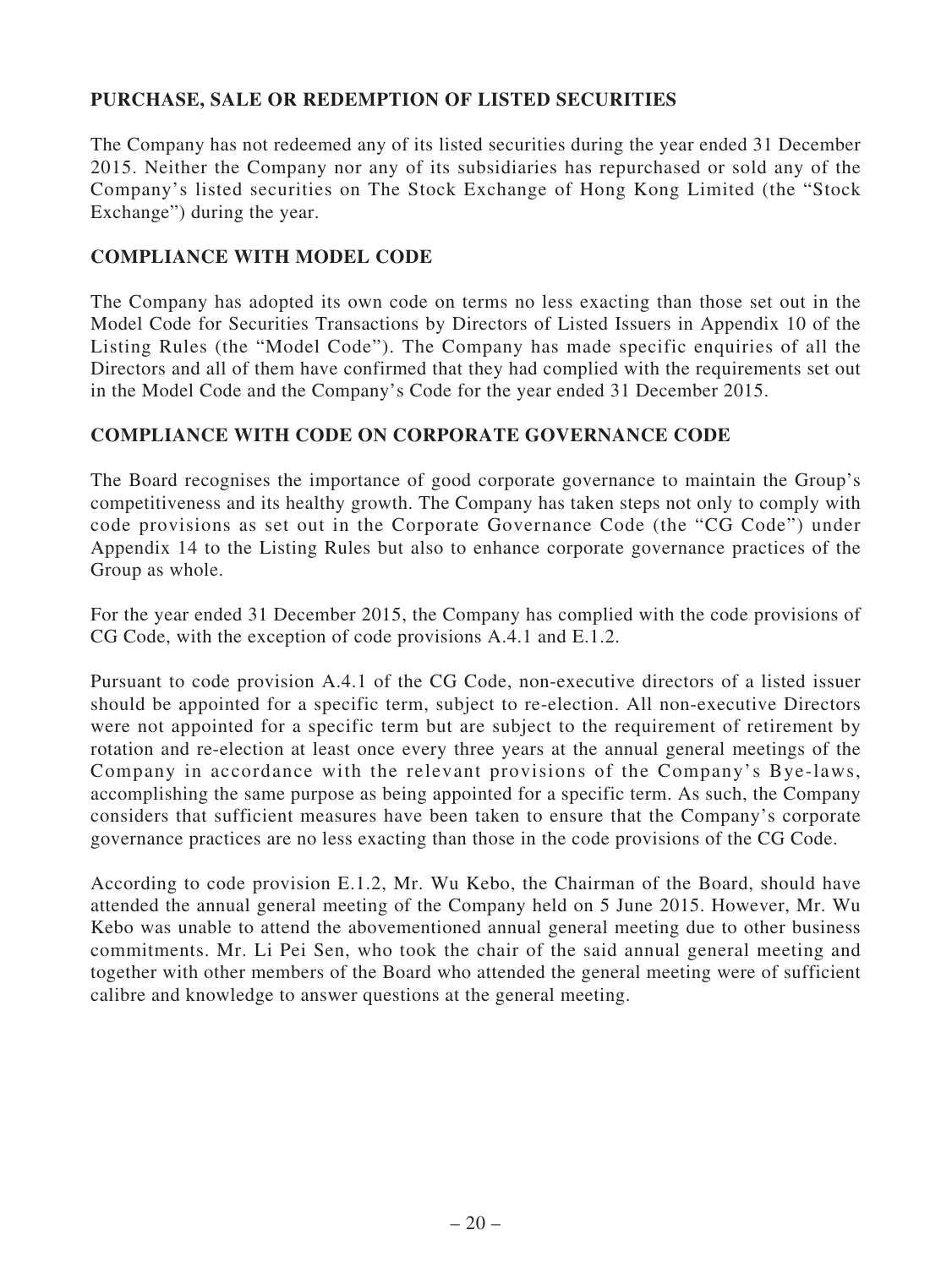# **AUDIT COMMITTEE**

The Audit Committee was established with written terms of reference in accordance with the CG Code. The Audit Committee is delegated by the Board to assess matters related to the financial statements and to perform the duties, including reviewing the Company's financial controls and internal control, financial and accounting policies and practices and the relationship with the external auditor. The Audit Committee has reviewed the systems of internal control and the financial statements for the year ended 31 December 2015.

## **SCOPE OF WORK OF KPMG**

The financial figures in this announcement have been compared by the Group's independent auditor, KPMG, to the amounts set out in the Group's consolidated financial statements for the year ended 31 December 2015 and the amounts were found to be in agreement. The work performed by KPMG in this respect did not constitute an audit, review or other assurance engagement in accordance with Hong Kong Standards on Auditing, Hong Kong Standards on Review Engagements or Hong Kong Standards on Assurance Engagements issued by the Hong Kong Institute of Certified Public Accountants and consequently no assurance has been expressed by KPMG on this announcement.

### **PUBLICATION OF ANNUAL RESULTS AND ANNUAL REPORT**

This announcement is published on the websites of the Company and the Stock Exchange. The annual report of the Company for the year ended 31 December 2015 will be dispatched to the shareholders and made available on the same websites in due course.

## **APPRECIATION**

Finally, the board of directors would like to take this opportunity to express their gratitude to the diligence and contribution of the management and all our employees of the Group and trust and support from the shareholders, customers and business partners to the Group's development.

> By order of the Board **Orange Sky Golden Harvest Entertainment (Holdings) Limited Leung Wing Chong** *Company Secretary*

Hong Kong, 30 March 2016